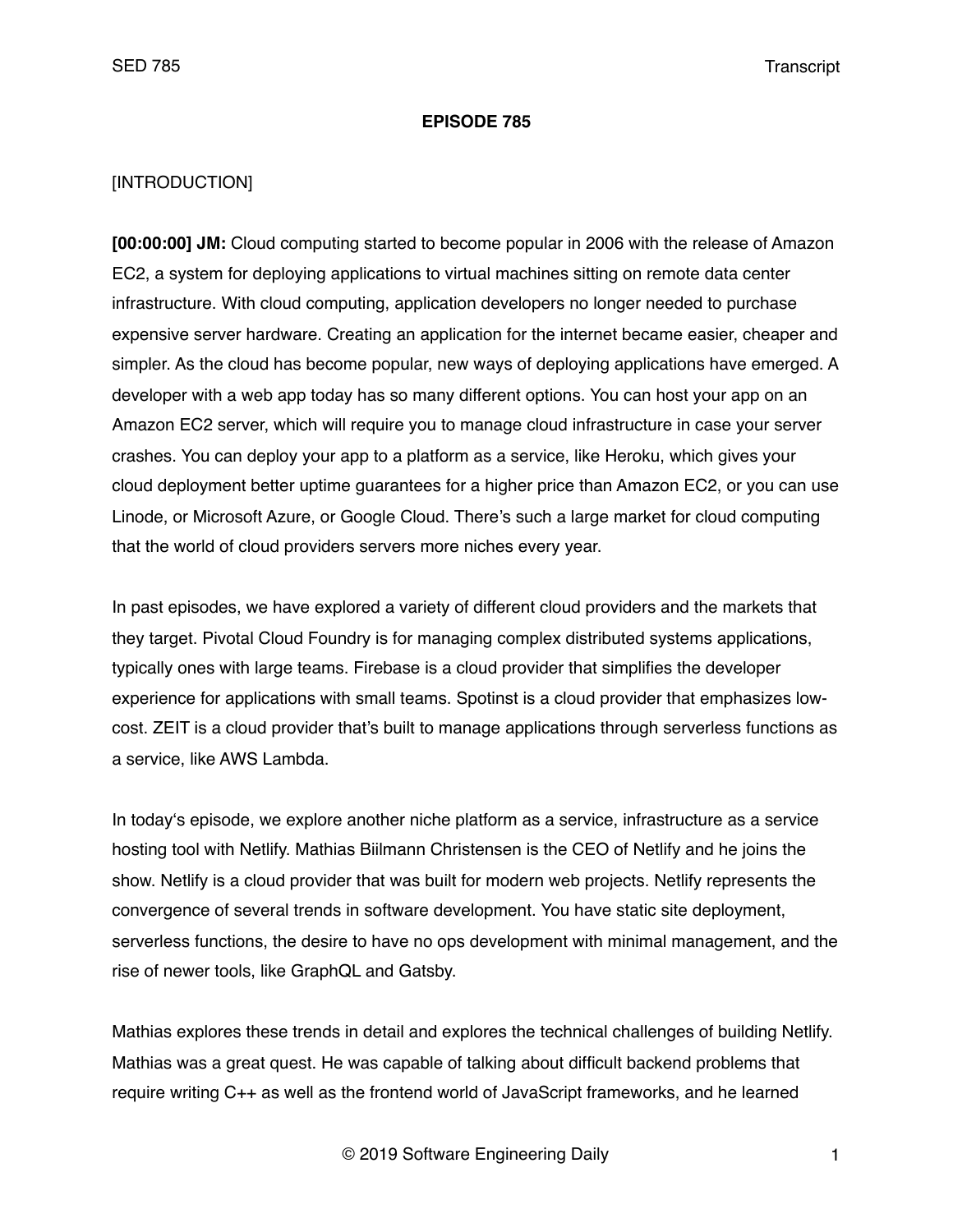musicology in college, so he is quite a diverse thinker and we went to a variety of interesting fringe areas in this conversation. So I really enjoyed it and I think you will as well.

By the way, I want to mention, my voice is not quite good recording this preamble, but it's much better I the interview. So when the interview turns on after this first ad break, my voice will be much better.

Thanks for listening.

### [SPONSOR MESSAGE]

**[00:03:08] JM:** HPE OneView is a foundation for building a software-defined data center. HPE OneView integrates compute, storage and networking resources across your data center and leverages a unified API to enable IT to manage infrastructure as code. Deploy infrastructure faster. Simplify lifecycle maintenance for your servers. Give IT the ability to deliver infrastructure to developers as a service, like the public cloud.

Go to softwareengineeringdaily.com/HPE to learn about how HPE OneView can improve your infrastructure operations. HPE OneView has easy integrations with Terraform, Kubernetes, Docker and more than 30 other infrastructure management tools. HPE OneView was recently named as CRN's Enterprise Software Product of the Year. To learn more about how HPE OneView can help you simplify your hybrid operations, go to softwareengineering daily.com/ HPE to learn more and support Software Engineering Daily.

Thanks to HPE for being a sponsor of Software Engineering Daily. We appreciate the support.

# [INTERVIEW]

**[00:04:30] JM:** Matt Biilmann, you are the CEO of Netlify. Welcome to Software Engineering Daily.

**[00:04:34] MBC:** Thank you so much. Happy to be here.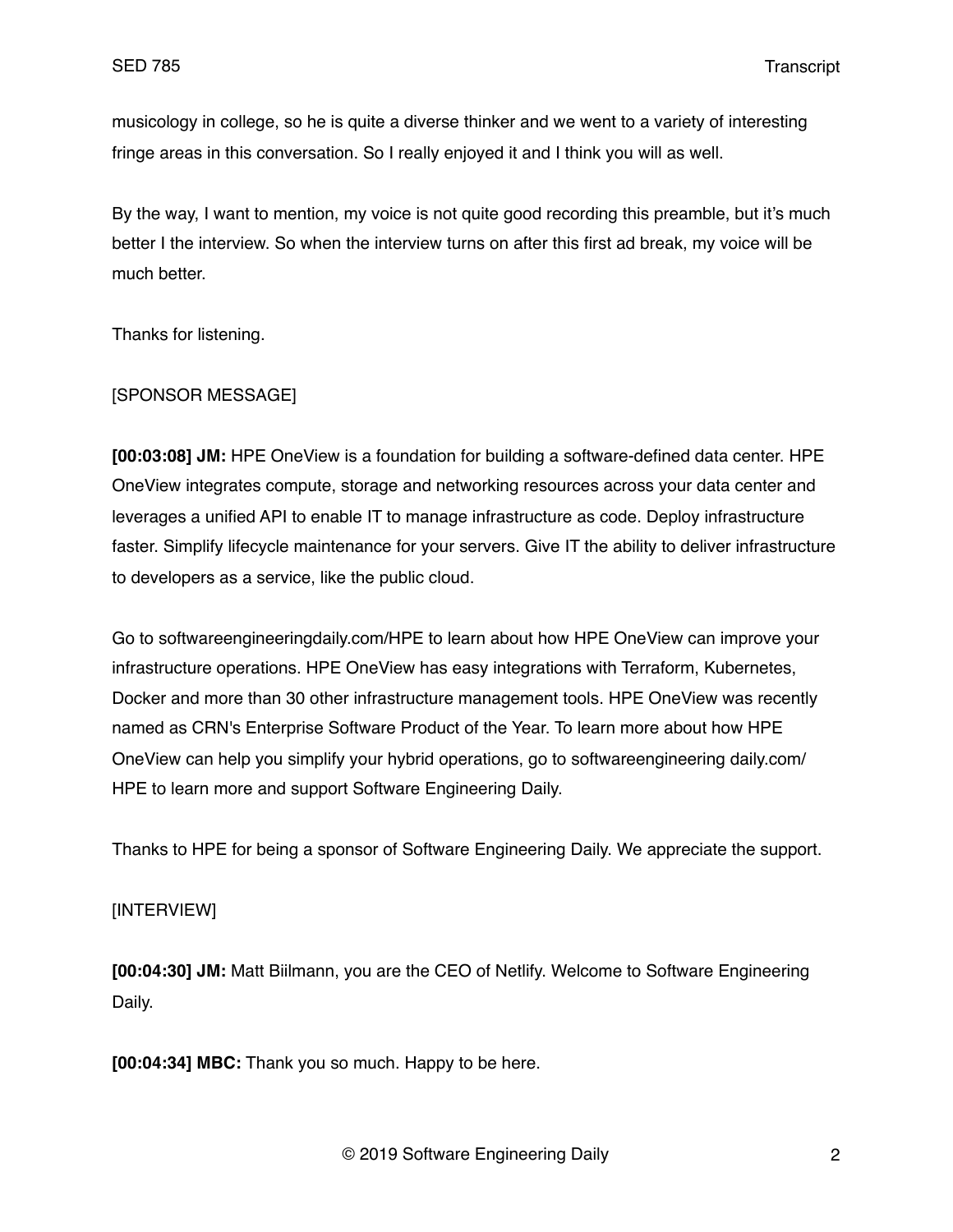**[00:04:36] JM:** Netlify represents a set of fundamental changes to trends in web development that are occurring. What are the fundamental changes to web development that Netlify is built around?

**[00:04:51] MBC:** Yeah, I think – I mean, when we started out building Netlify, we sort of did it because we saw a set of things changing the way especially frontend developers works and even changing what it meant to be a frontend developer. So 5 or 10 years ago, a frontend developer was typically someone who got a PhD from a designer and then sort of sliced it into HTML and CSS and then handed it over to a backend developer that would actually turn it into a real application by integrating it in some large monolithic system, like a workforce site or Rails application or Drupal app or anything like that, right?

We started seeing sort of a whole set of things happening. One sort of happened around through emergence of git and GitHub that really popularized not just the idea of version control, but this workflow around version control, this whole git-centric workflow where before that, especially I the world of frontend development, like all the frontend developers I worked with before that was doing version control with endless folders called like version four or final for real this time and so on, right?

Suddenly they started it up, this different kind of much more methodical software architecture of like committing and pull requests and so on and started getting the expectation of that sort of triggering the built workflows and the deployment workflows and so on. At the same time, the browser underwent this drastic revolution that probably really happened when the IE6 finally died and we suddenly had like Chrome and Firefox and Safari really innovating and the browser essentially turned from a document viewer into an operating system running JavaScript and today even WebAssembly. That marked like this whole change where suddenly you had like a client running in a browser talking to all these different services. Some were your services, but some were services like Stripe or discussed early on or any of these services that you could just like pull in to the browser.

Then the third thing we started seeing happening was probably triggered by sort of the emergence of Node.js, where these frontend developers are building up the scaling in JavaScript and so on also suddenly started like using it for all kinds of other things and started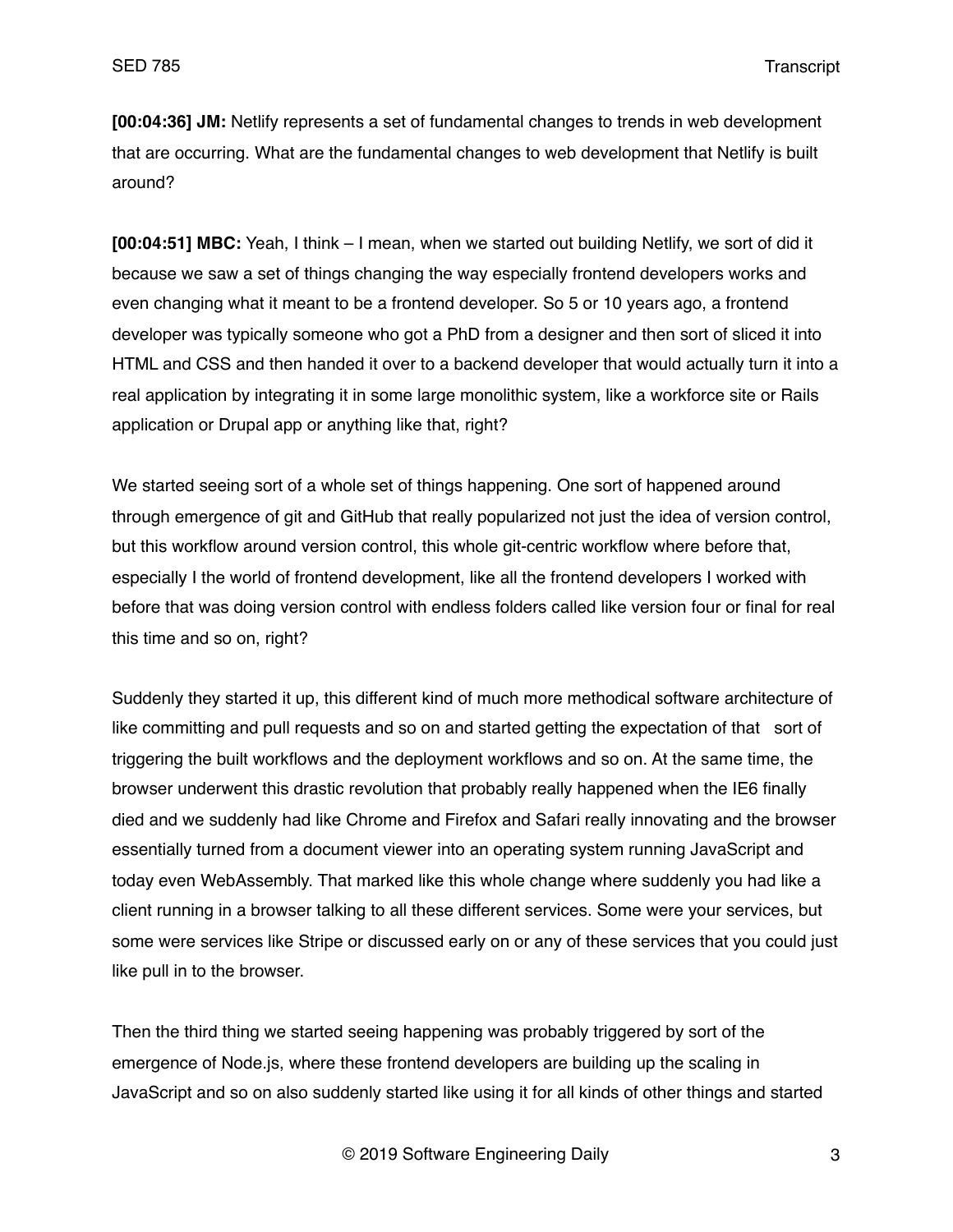compiling stuff. Suddenly , frontend developers again like just underwent the massive transition from mainly just slicing PhDs into HTML and CSS to compiling complex applications with a real software application working through version control and publishing them to a browser that's now like really an operating system.

So we sort of saw those trends emerge and saw that that would mean – That would start meaning as shift in the architecture of the web where you would really go from like a traditional architecture of a large monolithic application with the sort of traditional [inaudible 00:07:41] architecture where you have a request coming in, it talks to a web server, that talks to an application server, that talks to a database, that sends back some data, you take some template, you build out an HTML and then you send it back to the client and you do that for every single request and you build a whole ecosystem around that.

So you have WordPress, where you have that flow inside that monolithic application. You have a WordPress plugin ecosystem where you get everything in the kitchen sink. You do it in Rails, with RubyGems, like where inside that flow you have all these libraries that you invoke and so on, right?

We moved for a long time to watch these more and more complex backend applications and suddenly I started seeing this potential shift happening to sort of a decoupled architecture, where the frontend presentation layer would get its own pipeline, its own workflow, its own set of developers and reality, and where you would take that frontend, prebuild as much of it as you could and then put it directly on a globally distributed network, because if it's just a frontend, like you just want it to be available for an end user to load from the browser with the lowest latency possible, right?

So you end up with an architecture where you decouple the frontend, you put it on a CDN and then that frontend talks no longer to one specific backend, but to all these different microservices where some tends to be your own and some tends to be other people's services, like I mentioned Stripe before, was like an early example that just completely changed like so many times before that. I've been part of implementing like complex payment gateways and so on. Suddenly just because it became a question of like, "Oh! Just make an API call to Stripe and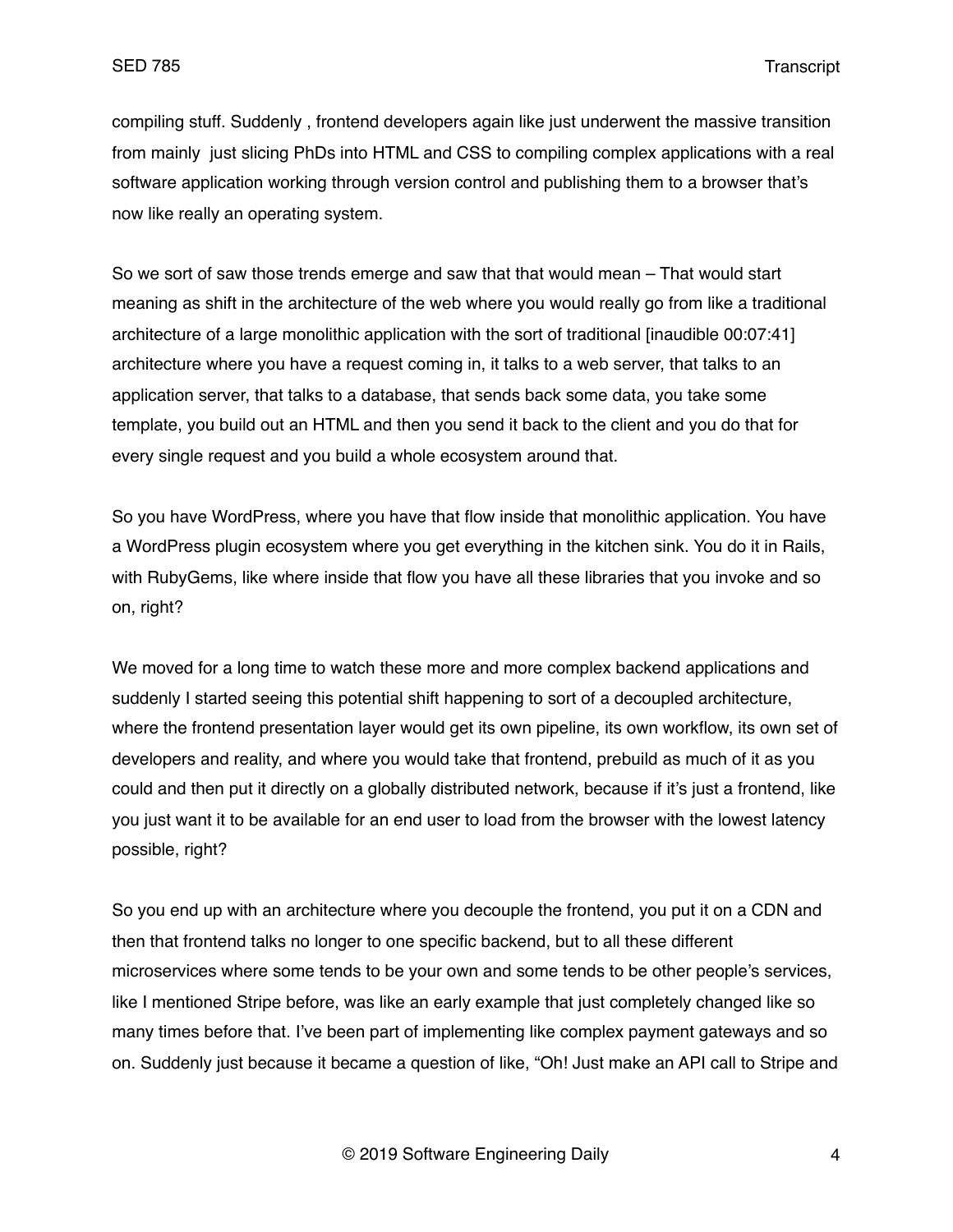you do the payments, right?" and more and more logic around that just moved to the frontend layer.

So that was sort of the overall trend, and with Netlify, we saw that happening and then we saw that that also kind of meant that the existing platforms that were built around these monolithic applications and around that way of working, they were no longer really tailored to this whole new world of frontend development. So we saw a big opportunity of really sort of drawing a circle around this git-centric workflow, this modern frontend build tools and this way of talking to microservices as serverless functions and then building this like really coherent and tightly integrated pipeline with its own CI/CD system connected to what we call an application delivery network, which is sort of like traditional content delivery networks were always to sit in front of something else.

If you look at any of the CDNs, the idea was that you put it in front of something, or maybe you put like very specific static assets on them, but typically they sit in front of an origin, right? We built sort of our own application delivery network that's meant to replace the origin, like to just get away from this idea of having a webserver that all your requests goes through and just having this frontend directly distributed on a network.

So our key first insight was just that if we could make that way of working like really simple and really intuitive, then this new architecture that we started to see emerging from really adaptors and things like the work that they did around the Obama campaign with like superstar team but building in this way and showing how it could scale and so on, we could sort of take that tendency and that architecture and make it viable for pretty much every frontend developer out there.

**[00:11:16] JM:** I acknowledge all those trends that you mentioned, and you didn't even discuss tools like Gatsby. There's also changes to middleware, GraphQL.

**[00:11:28] MBC:** Absolutely.

**[00:11:28] JM:** You've got the backend serving layer, AWS Lambda changing. So there're all these changes. So before we get into Netlify in detail, you've been building businesses for a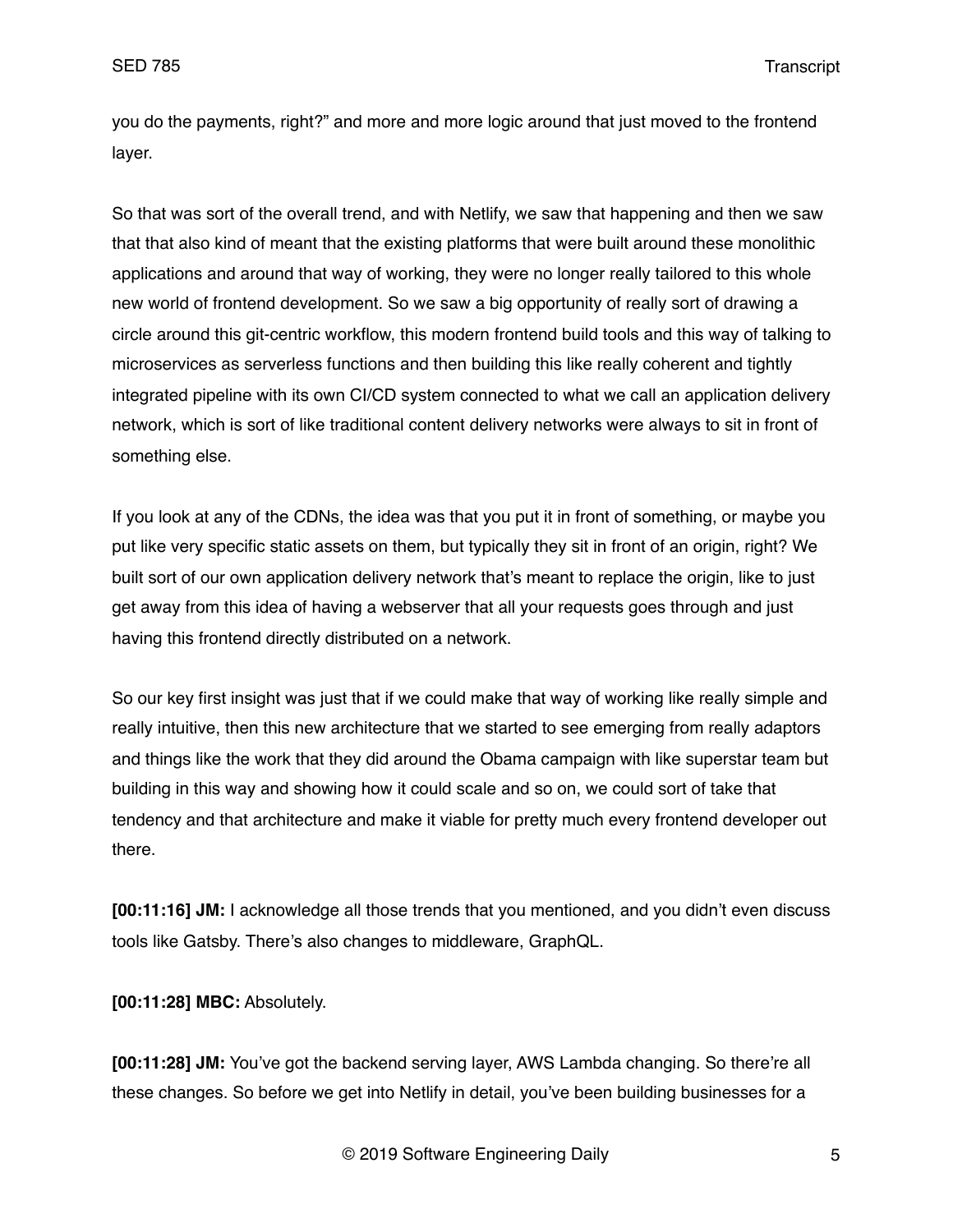while. You are deeply into the web frontend, or it's not even fair to call it a frontend anymore, but the changing world. There are a lot of people who feel this constant sense of change and they're afraid that they're not building the right skills or they're missing out on building web assembly. How should the modern developer react to all of these – I just mentioned another dramatic changing tool. How should the modern developer react to all these change? What they should focus on?

**[00:12:15] MBC:** Always, as a developer we, in general – Development is still such a relatively new field. Sometimes I use to think about it like as this state where surgery we're at in like the start of the 19<sup>th</sup> century or something, right? Like we have some 50 years of doing it behind us and [inaudible 00:12:32] the same time, like a lot of the time the patient dies when we try doing things. It's reasonable to expect that things are still out of – Like we're still only like 50 years into all of these stuff, right? Like 60 years or something, and everything is still going to change a lot.

So as developers, we have to  $-1$  mean, if you get into a development and you really don't like learning new things, you'll have to find a very specific niche, like there are still banks out there using cobalt and all of the ways people build systems today will still be alive like 50 years from now in some weird niche, but everything will keep changing a lot. A lot of us are trying to do and what we're trying to do with Netlify is to say like, "Okay. For example, if we look at frontend development, that's exploded in complexity compared to 10 years ago."

In sort of the early days of frontend development, it was really document-centric. It was relatively few set of standards. You could learn HTML and CSS and that was it, right? Today, we really have real software architectures, like Redux introduced sort of the whole light year of functional programming view of the world together with the React paradigm and so on and we started having like ideas of concepts like [inaudible 00:13:53] and so on that are more complex state management solutions and so on that's emerged.

Of course that means that the whole area has more complexity also, because you can do much more, which is the other side of it. Today, you can, as a beginner developer, you can grab a Gatsby starter template and in a few minutes you'll have like a globally distributed site that can scale through billions of visits with incredible performance and with a platform that you can quickly iterate on and drive on.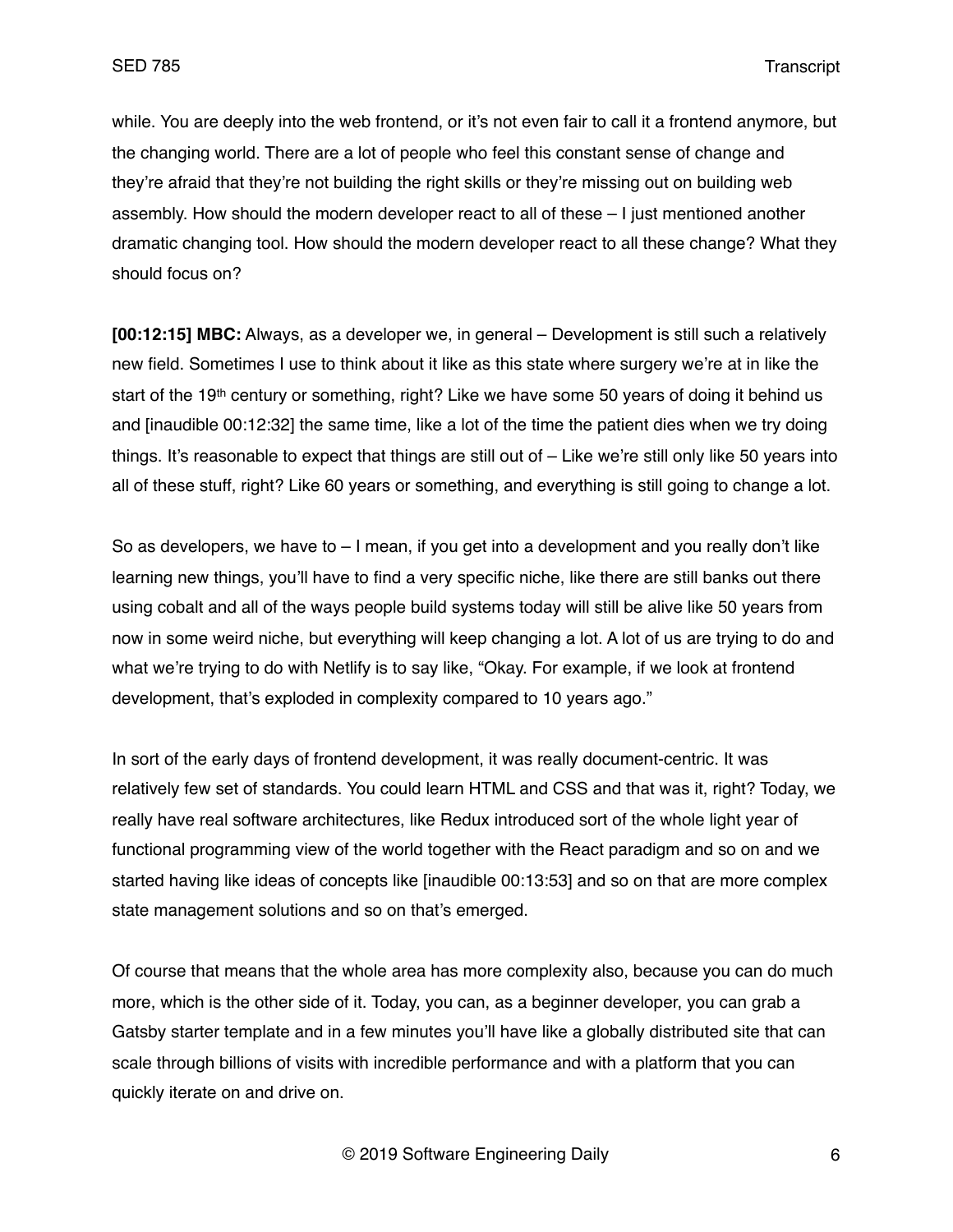So the complexity is coming for a reason. It's coming because we're actually empowered to do more things, but it also means that companies like our or companies like Gatsby or companies that are innovated in this field has a job to take the complexity from somewhere else and reduce it. So in our case, we are trying to take all of the complexity around the operations and the pipelines and the tooling and the infrastructure away from developers so they can focus on learning the complexity of the emerging fields of building web presentation layers and building dynamic applications in the browser.

**[00:15:10] JM:** So there's clearly a big vision for Netlify, but let's talk about the product surface area as it stands today. So the product is mostly knows as a static site hosting tool. Describe what static site hosting is and how that contrasts with more fully involved serverfull deployments like AWS EC2.

**[00:15:35] MBC:** We at an early point, very early on, we were talking a lot about static and we found that it tended to confuse people a lot, because people associate static with like a brochure or something like that, and the things people are building with Netlify – If you go to app.netlify.com, that's a Netlify application, like running on Netlify. Obviously, this is not about static in the sense of non-moving patch.

The main characteristic here is an architectural decision of saying, "Let's decouple the frontend from the backend and let's not mix the two together," and that we've talked about that as the gem stack approach, like the JavaScript API and markup where you say, "Okay. We ship, we prebuild whatever markup we can. We ship it directly to a content delivery network. We use JavaScript as the main runtime in the browser and then we talk from the browser to all these different APIs and microservices."

From the beginning, what we've sort of said is that we didn't want to care about the tools. People should be free to innovate in the space of Gatsby, or Hugo, or Gridsome, or create React app, or [inaudible 00:16:43], or anything like that. The tools should be free for the developers to pick, but our idea was that if we were sort of religious around the architecture and say, "If you use this decoupled architecture, splitting the backend from the frontend, then we can take all the operational best practices, all of the CI/CD best practices, the whole infrastructure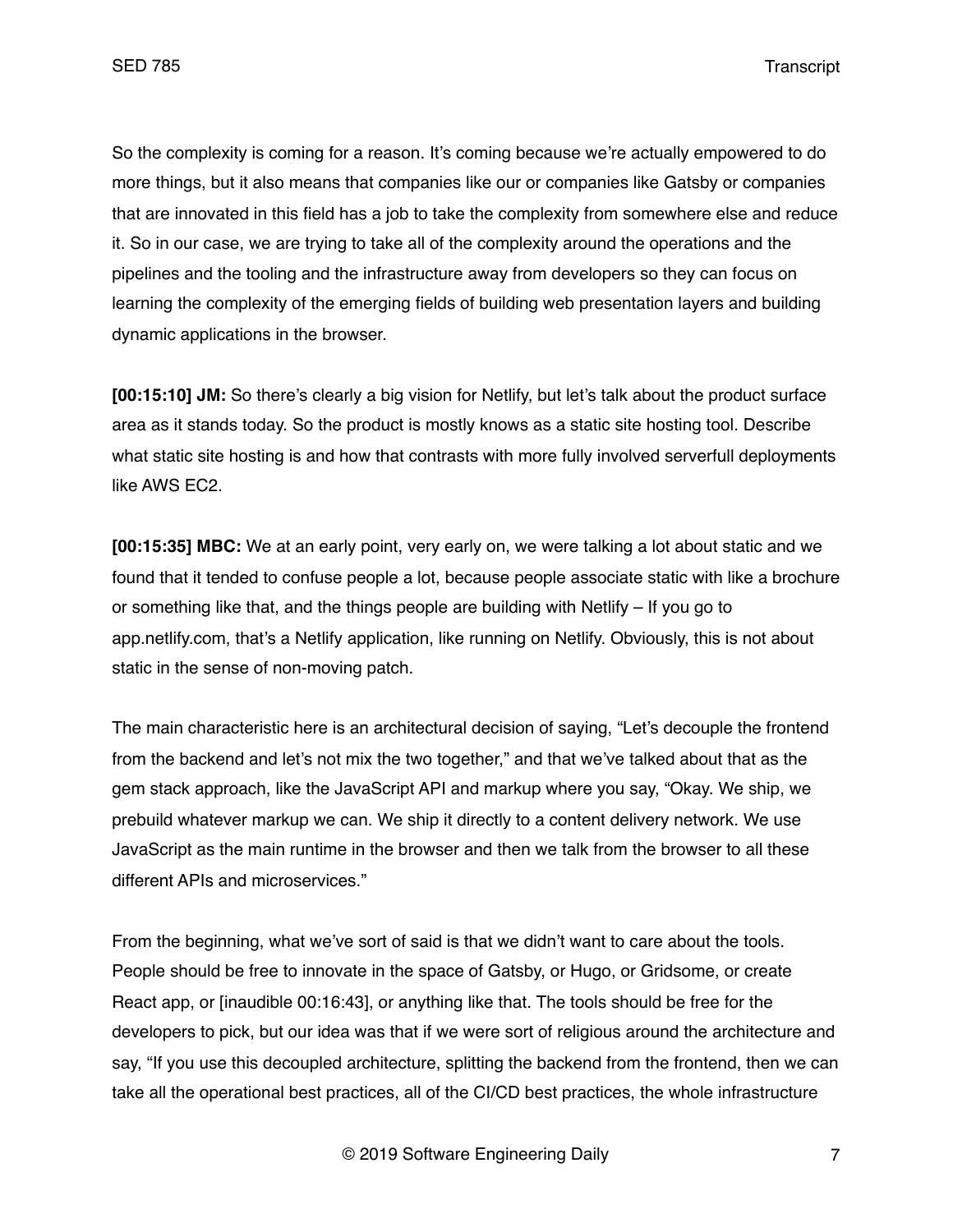setup and automate it completely and just say, "This is just going to be best in class. So it's going to be distributed across all the different cloud providers. It's going to be this highperformance, this high-uptime as you'll get. It's going to be tightly integrated into your git workflow and you just don't have to worry about it."

But that really comes from being more prescriptive in that area than AWS or Google compute or anything like that that's for building anything in anyway. So they can't come and tell you like, "This is the architecture and our power," and of course, that's the limitation is to say like, "Okay. We picked this architecture. If you're building with this architecture, then we're just going to give you the best possible setup you can get without any extra work."

Then that architecture really goes beyond of course just the static asset. It's more this idea of having an application delivery network for your frontend that's no longer [inaudible 00:18:01] sitting in front of your origin, but that's a replacement for your origin. That includes of course like the pipeline for publishing your static application or your static files for your Gatsby side, or your Hugo side, or your React application, but it also includes the whole routing layer for talking to the different microservices. So we have a very flexible rules engine that's controlled with a little underscore [inaudible 00:18:26] file in your repository or with a Netlify [inaudible 00:18:30] file in your repository and that goes through all the same CI/CD pipeline workflows that works with the deploy requests and so on.

But it can drive things like – In a really basic case saying like anything under your API should go to this API. But in the complicate cases, can pull into things like our serverless functions integrations where you can simply have a folder with your Lambda functions. We'll deploy them together with your frontend and then we'll completely sidestep the whole API gateways side of things and so on and just use our globally distributed routing engine to invoke those functions for you and allow you to tie in the routing to those functions to our [inaudible 00:19:12] engine and so on. We have our identity service, for example, that was another sort of step of just seeing like what are these patterns that emerge when you're working with this architecture.

When you have all these different microservice and you have a frontend, one of them is the idea of stateless authentication where Auth0 pioneered sort of the idea of JSON web tokens, right?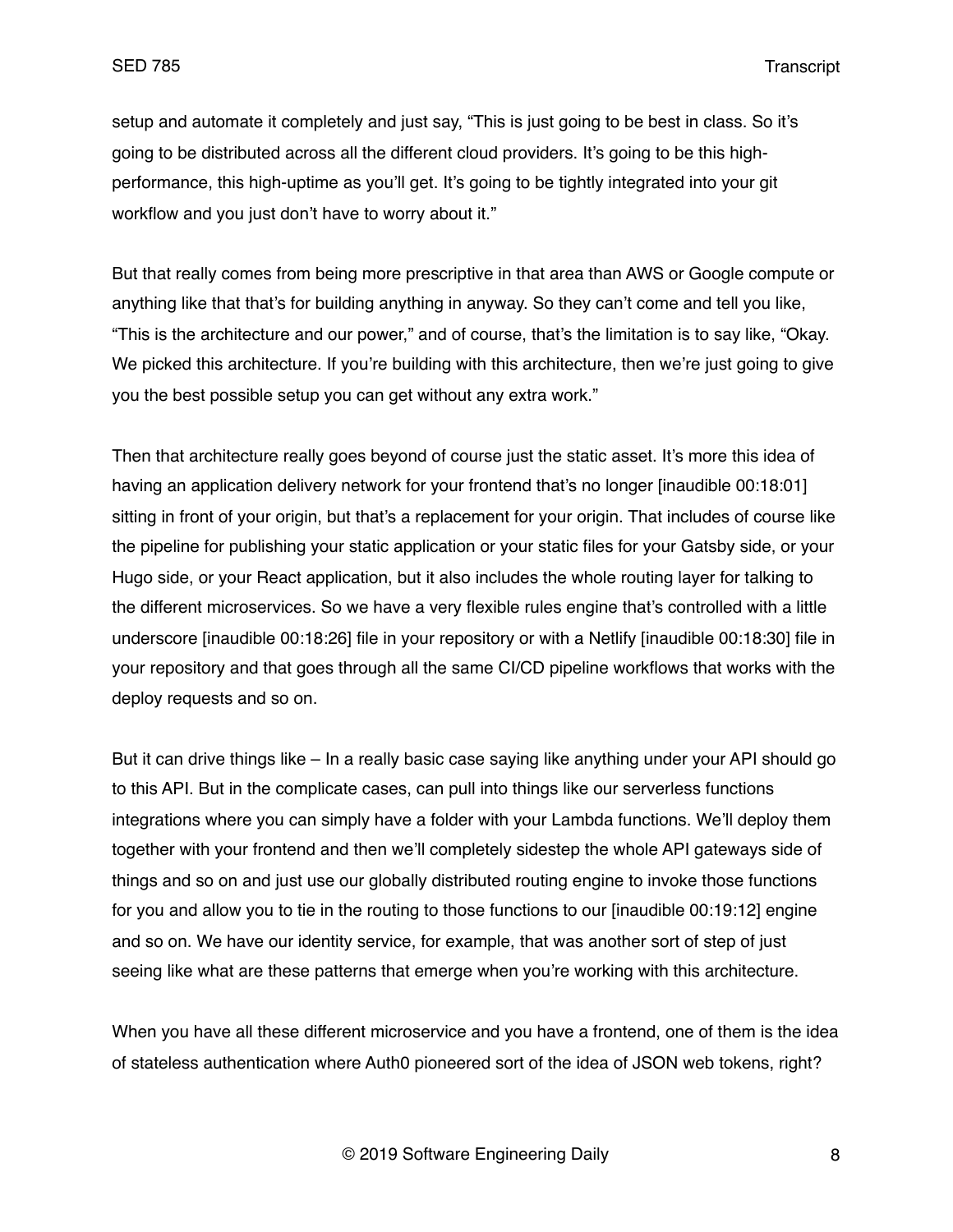As a solution to that problem of how do we solve when we have all these uncoordinated services that still each of them needs to know who are the user, right?

So we build that into this application delivery network layer where you can set up rules saying like, "If you have someone that's locked in with a JSON web token that we can verify and we see that that user has a role called admin, then show this content instead of that content, or allow routing to this API instead of blocking that API endpoint and so on," and then we launch our own little identity service that can issue JSON web tokens, but as a pluggable service where any service, whether it's Auth0 that can issue JSON web tokens could be used instead. But all build around this architecture, you have like what are the best practices. How should the tooling look like if you take this architecture and build with that?

## [SPONSOR MESSAGE]

**[00:20:41] JM:** Today's sponsor is Datadog, a cloud monitoring platform for dynamic infrastructure, distributed tracing and logging. The latest AWS X-ray integration from Datadog allows you to visualize request as they travel across your serverless architecture, and you can use Datadog's Lambda layer to collect business critical metrics like customer logins or purchases.

To see how Datadog can help you get a handle on your applications, your infrastructure and your serverless functions, sign up for a free trial today and get a free t-shirt. Visit softwareengineeringdaily.com/datadog to get started and get that free t-shirt. That's softwareengineeringdaily.com/datadog.

Thanks to Datadog for being a continued sponsor.

# [INTERVIEW CONTINUED]

**[00:21:39] JM:** One way to categorize Netlify is as a platform as a service, and we have this lineage of platforms as a service. We have Cloud Foundry, Google App Engine, Firebase, Heroku. How would you differentiate your philosophy from the previous platform as a service companies?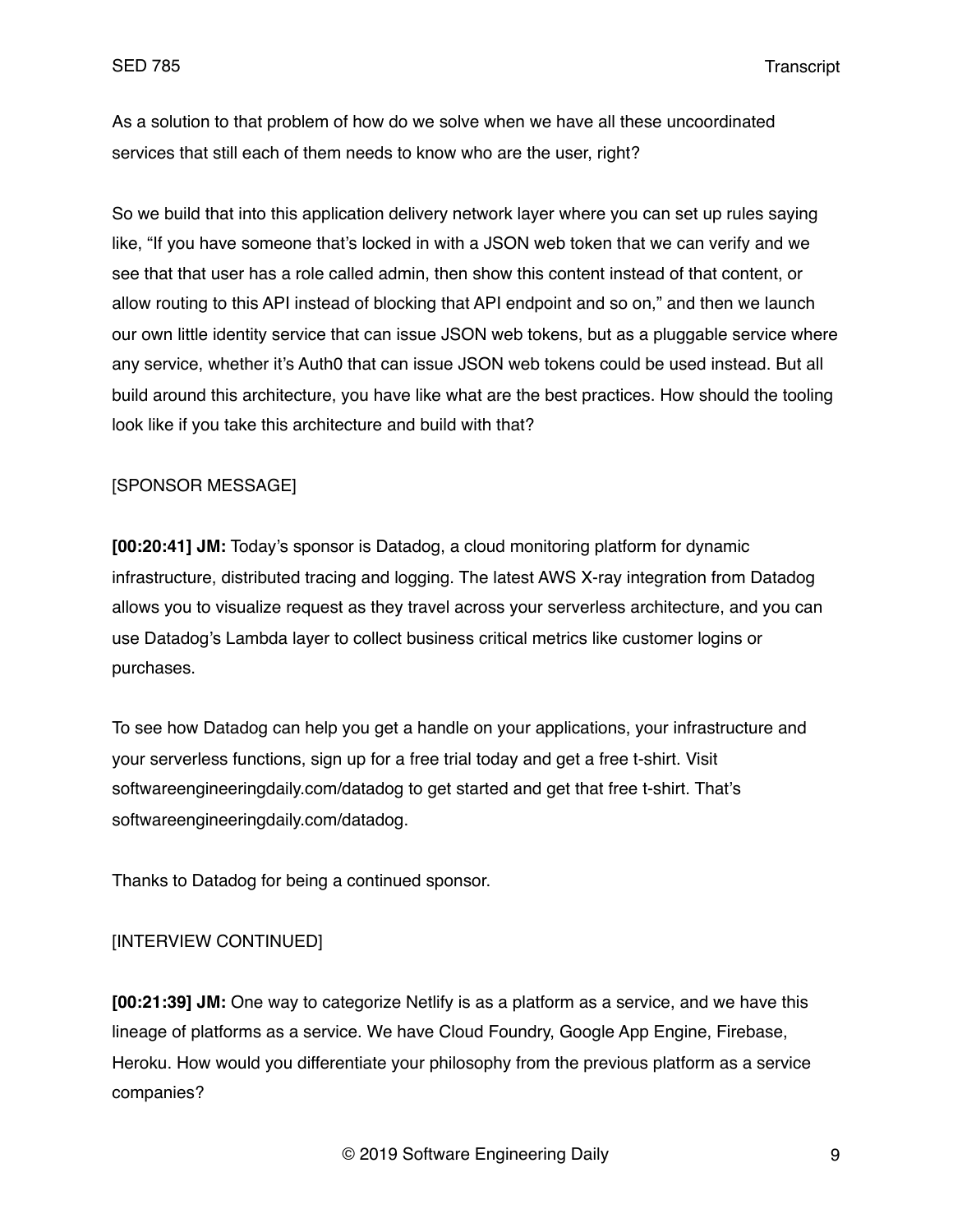**[00:22:01] MBC:** Yeah. I think the one that kind of came closest to what we're doing, early on we were sometimes talking about Netlify as a Heroku for a new stack, and I think early on what we saw from sort of a business perspective with a lot of the platform as a service with especially ones like Firebase and [inaudible 00:22:20] that got very strong developer adaption but failed to build like really big businesses around it, was that when they were very prescriptive on the tooling layer, especially around like saying you use it with our database, proprietary database, our managed database. That tended to put a ceiling in where they gave developers very great hello world experience and they became incredibly loved jewels for like prototyping and quick iteration, but then once you were building things in like an enterprise settings, there was just no way that like the existing infrastructure, security team, like database team, any of those would be like, "Yeah, let's just put all our company's data in that provider."

**[00:23:08] JM:** Is that because of cost, or what exactly?

**[00:23:10] MBC:** I think it's more – Almost regardless of cost, it's more about corporate structures and policies and which teams are you selling into. I think it's hard to get a frontend team to go to a core platform database team and say, "Hey, we just put all our stuff in this other thing."

**[00:23:27] JM:** Then why doesn't an AWS database have that problem?

**[00:23:30] MBC:** So I think once you have like a certain scale, like AWS and Google and so on, you can start doing it, and they did have that problem in the beginning. It took a lot of convincing for enterprises to move any data out of the on-prem data centers and into partners like AWS and Google. So if you're trying to do that as a very small company, you have a far longer uphill battle.

What we saw was that on the other hand, of course, when you talk on-prem, no one will go to Akamai, "Hey, can we have Akamai on-prem?" because the whole idea is the distribution. You want your content when you put it on Akamai to live in as many places around the world as possible, right?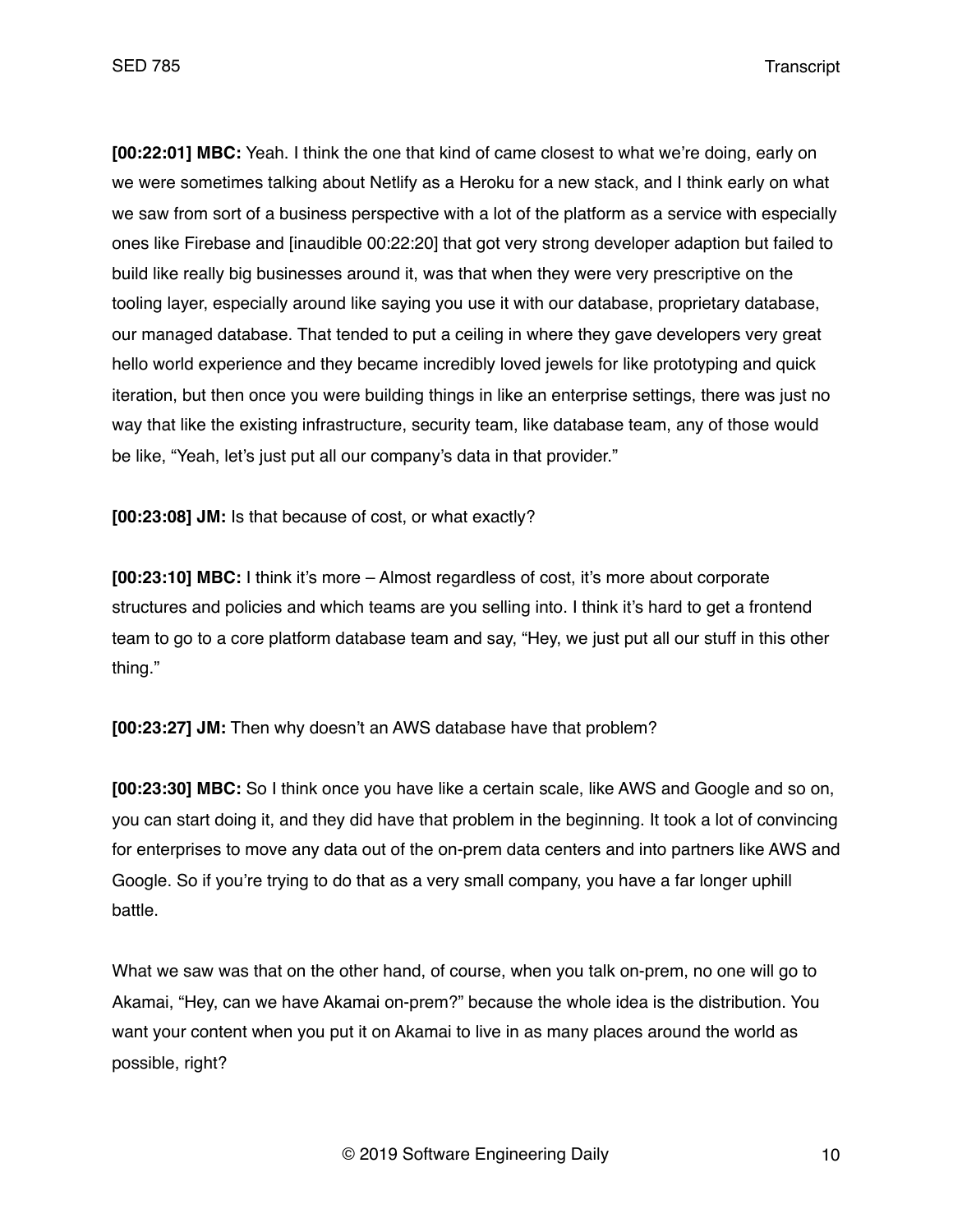**[00:24:12] JM:** And you're not really locked-in.

**[00:24:13] MBC:** And you're not really locked-in. So we saw the same early on, again, with being un-prescriptive around the tooling and just taking the architecture. We could see this whole layer that would scale in the same way where you would want the best practices, whether you're like a lone developer putting up your personal block, or whether you're teletron.com building all of your web properties with Netlify.

We saw that there was like this area of the presentation layer and the frontend layer where you want the best possible global distribution, where there's a set of best practices for the whole CI/ CD pipeline that we can really optimize and so on, and that we initially saw this can scale all the way from a great hello world experience for individual developers, but also up to real corporate enterprise use cases. That was one of the – It's still one of the reasons today that contrary to what Firebase did and what Parse did and what many others did, we haven't launched like our own database product. In that way, we tend to just work with providers, like FaunaDB or with people putting their own APIs inside AWS of things like that, because we think there'll be so much more of a hurdle to take over the – That's where companies have really hardcore specialized operations teams and performance tuning teams and so on around those data layers. It's harder to just say, "Here's a set of best practices that will work for anybody." It's more typical. When you reach a scaling point that's sort of the opposite, like as your data complexity really grows and so on and you start moving into more and more specialized data solutions and you have more and more people working on tweaking indexes and analyzing query paths and so on. That's not really where we want to be at.

So in contrast to those early generations of platforms as a service, I hope we've been able to strike a bit of balance of what can we actually provide as a service that will scale all the way from a developer to an enterprise and then leave out the parts of the platforms where we think these parts people will have to build teams around and will have to build expertise around and will have to scale into the [inaudible 00:26:27].

**[00:26:27] JM:** What you said about lock-in and propriety special systems that are dataintensive, or API specific, or proprietary in some way or another, you did mention you have an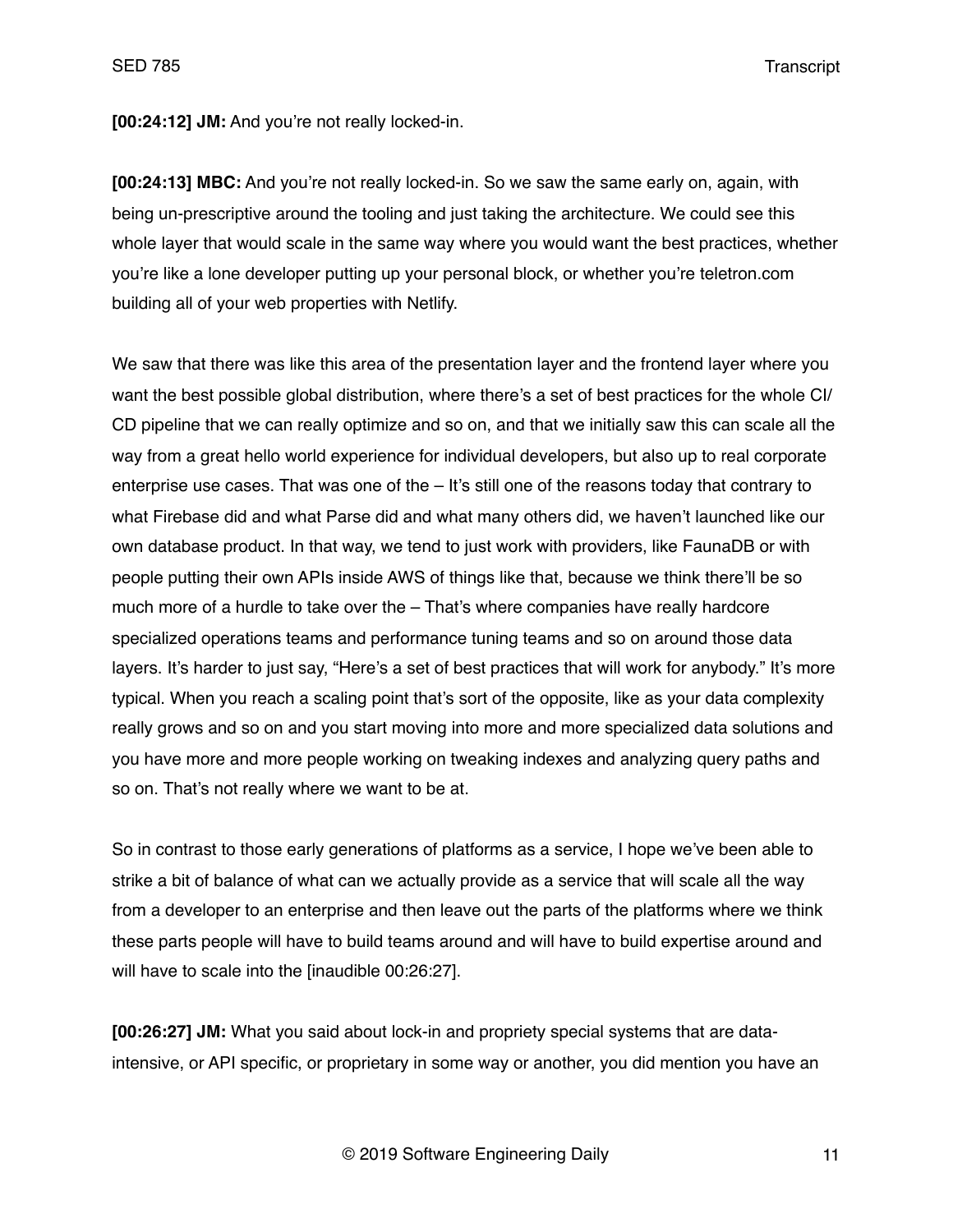identity platform. You also have like a function as a service platform. Do those have a sense of proprietary lock-in to them?

**[00:26:51] MBC:** So, I mean, anytime you use a service, you'll tie yourself in some ways to the service. We've been very explicit with our Netlify functions that we are simply exposing AWS Lambda and we're taking away all the complexity of working with it, but it's not like our own function runtime or anything like that. It's very clearly Lambda. We're sort of betting and starting to see this verify that Lambda is such a winner in the functions as a service-based that whatever they do will kind of become the standard, and we're starting to see people building Lambda compatible –

**[00:27:24] JM:** Why is that? What makes Lambda so special? Why isn't that the same as Google Cloud Functions and Azure functions?

**[00:27:29] MBC:** I think the core thing is that they've done such a great job with a cold start, where any other services is still behind in that aspect.

**[00:27:38] JM:** So it's literally latency.

**[00:27:39] MBC:** I think that latency is such a big part of why Lambda has like initially rocked the boat so much, that the other sort of has still haven't caught up in that aspect. Once you have – Unless people use it to tie very deeply into other services, then there is like this [inaudible 00:27:56] aspect of the function runtime, where whoever runs it fastest and boots it up faster, it's where I'm going to put it right.

So as long as AWS has a headstart there and is doing a better job there, then there's much higher hurdle for Google or Azure to convince people to integrate there. Of course on our end it's always something we're looking into, like adding Google functions integrations and Azure functions integrations, and we are interested in it and so on. But I still think that right at this moment, Lambda is to such a big degree sitting the pace for the functions as a service base. I think it's likely to lead to things like we've seen like people building on top of things like KNative compatible layers with Lambda that are sort of starting to work and so on, and that I think really strong from an idea of like let's break the lock-in and –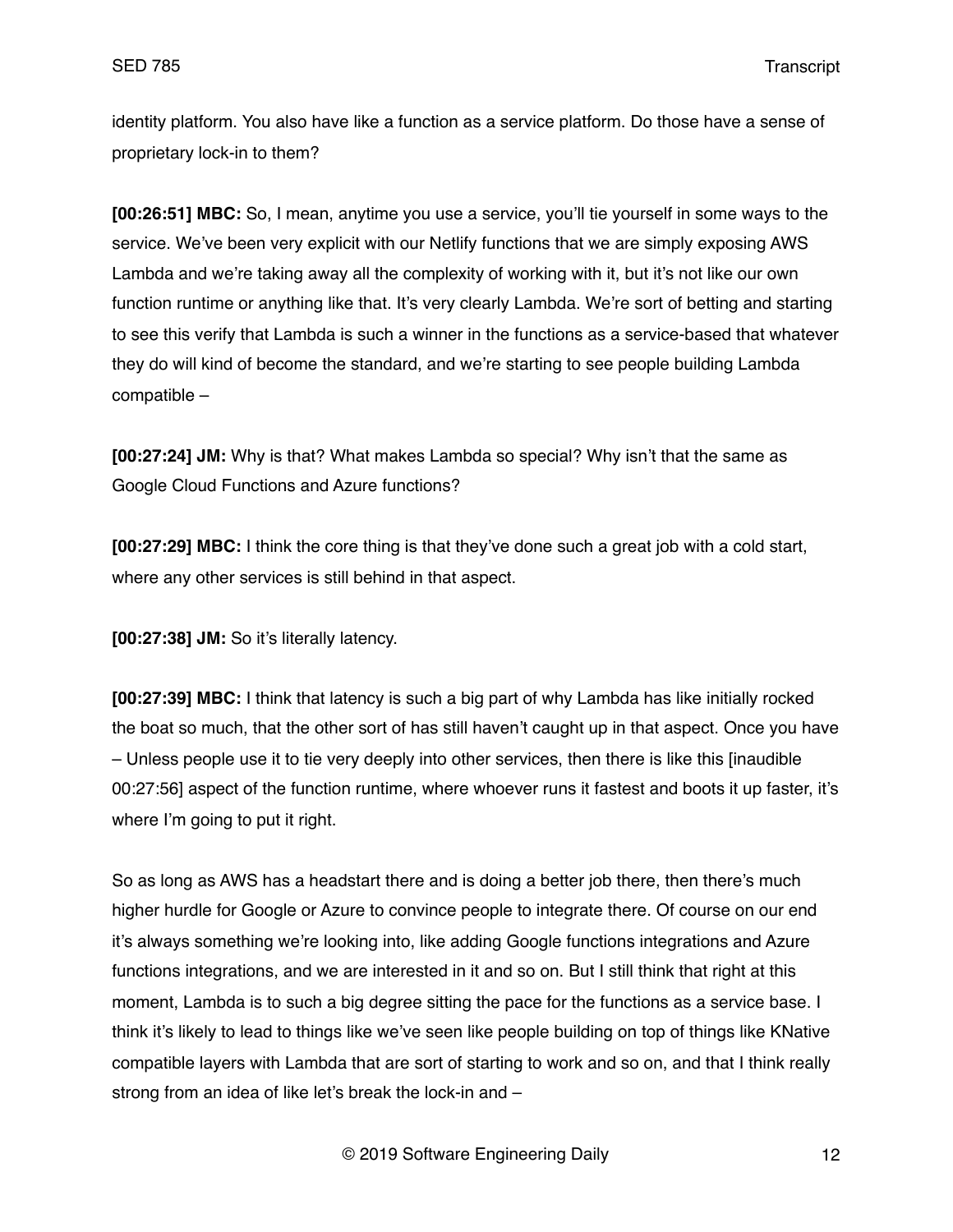**[00:28:52] JM:** Who's doing that? I haven't seen that?

**[00:28:53] MBC:** I've seen some open source projects around that. I can't remember the names off the bat of my head. It's like  $-$ 

**[00:28:59] JM:** Well, that's cool. I mean, anyway, it's cool. I mean, we just did a show on KNative. For people who don't know, that's like Google built an open source serverless on top of Kubernetes framework, and what you're saying is that the first thing somebody is doing is building AWS Lambda on top of it.

**[00:29:14] MBC:** Precisely. It might not be the best abstraction, because right now KNative feels to me still more [inaudible 00:29:20] towards running longer running sort of HTTP services and so on.

**[00:29:24] JM:** Well, they're trying to do both.

**[00:29:25] MBC:** And they're trying to do both, but it feels to me having played around with it a bit that that's still like the more of a sweet spot. I mean, I think the KNative strategy is really fascinating, because the Kubernetes strategy from Google has been so powerful. Personally, I really am a big believer in having open shared standards and as little vendor lock-in as possible. So I am really hoping for that sort of – For AWS Lambda to be not a monopoly, but being just like something that gets copied widely enough that we can work with all kinds of different provider and I really hope there'll be robust, solid, deployable on-prem solutions as well for this. I'm pretty we'll see that happening overtime. I just think that AWS really pioneered the field and have really been setting the pace for serverless functions with Lambda.

Again, longwinded way of saying like we try to not be like a very proprietary platform, but simply saying like, "Okay. AWS Lambda is obviously becoming the standard here. Let's just make it completely frictionless to work with and make sure you don't have to worry about like how does my frontend know where my Lambdas live. Where is the CI/CD pipeline for the Lambda? How do I need to configure API gateways for? What are my endpoints and so on and just like, "We should just write the code and the rest should work as you would expect."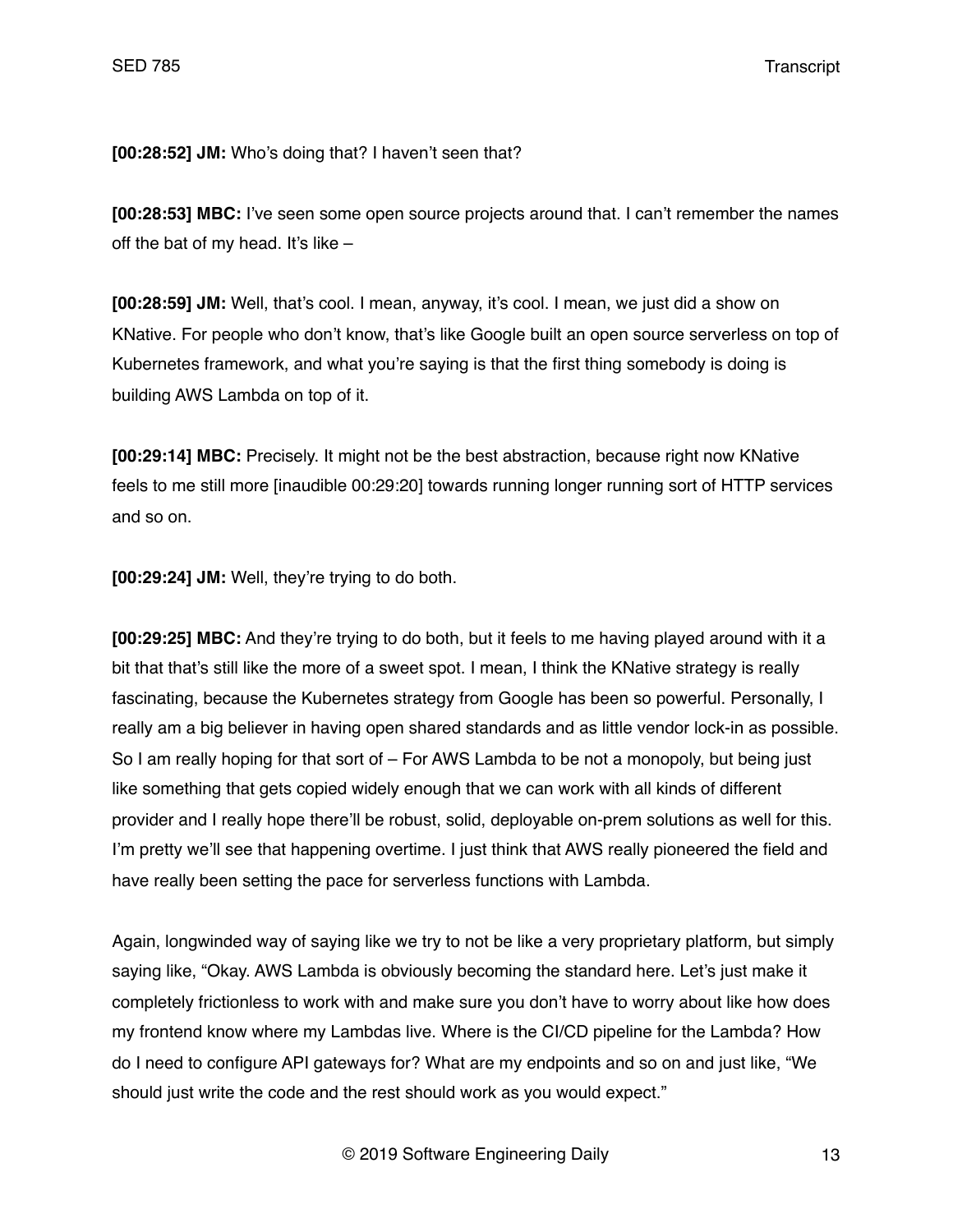The same with our identity service again, right? The idea was to really look at the standards, right? Say, "Okay. The actual trend is just start using stateless authentication through JSON web token." We can make an open source service called – We made like an open source microservice called Go True that can handle like user registration sign ups and so on and issue JSON web tokens. Then we're just running a managed version of that, but all the code behind this is open source and the standard it's build in is an open standard, which means that as I mentioned, you can swap out our identity service quite easily for Auth0 opt to any other provider.

**[00:31:27] JM:** We're circling through all these areas, and there's a distinction we could draw between the "backend" area of all of these stuff where you've got serverless and Kubernetes and Istio and all of these backend development going on. Then the frontend open source stuff with like React and the serving layer and GraphQL and Gatsby and all these stuff, but from the point of view of being CEO and looking at both all the trends that are going on and the fact that you have to architect your own platform, you want it to run economically. So maybe you're running your own Kubernetes stuff. Do you pay attention to all of these different areas or do you try to focus on just the specific frontend layer?

**[00:32:13] MBC:** I've always had the sort of special characteristic of being kind of equally interested in all of those areas and I like having the sense of understanding how things work throughout the stack. So in what I've been building, yeah, I've been switching from like – I've wrote the first C++ plugins for Apache traffic server to power our actual CDN network, but I also wrote the first CSS for our application UI and set up the initial React infrastructure and so on.

Now, of course, like I'm only writing codes sort of at the fringes of what we do always making sure that I'm not part of like a critical path for any feature to go out and so on, but more exploring on what's next for Netlify. I think what the fascinating thing of building Netlify is that, of course, our end users are the frontend developers and we have to build a very strong empathy to web developers and what are their changes and what complexity can we reduce and what tools can we give them that makes them more powerful? But we typically have to do it by building very complex infrastructure products. So we have to build on top of like our own globally distributed network of [inaudible 00:33:31] nodes and our own Kubernetes clusters to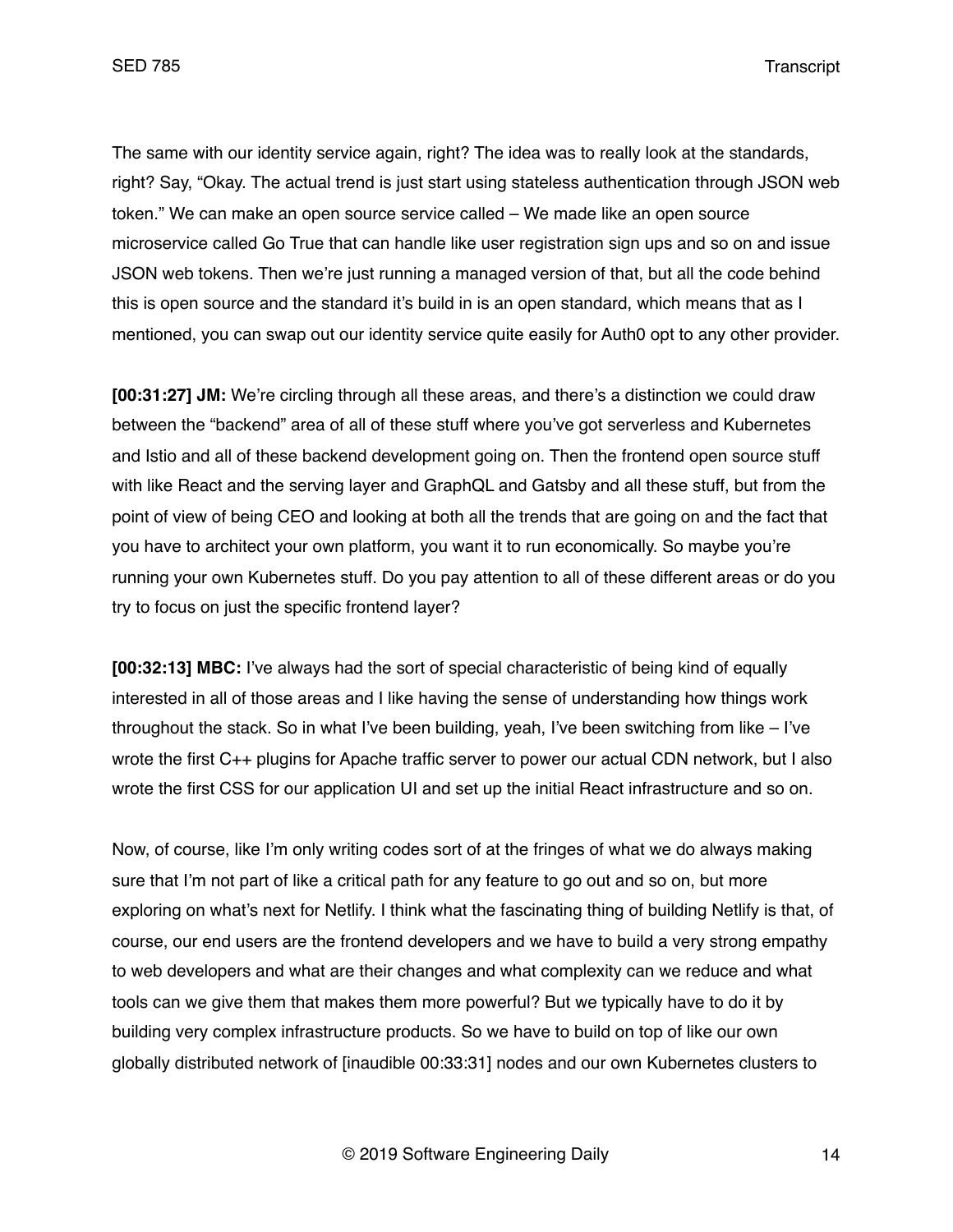run builds and manage microservices and we have to handle all their operations and devops and so on.

So I think for me personally I like putting that kind of like very nitty-gritty deep infrastructure work in the service of a very enjoyable developer experience and trying to build, like figure out always how we can build the connection between these complex internal moving parts to frontend developers that generally have enough with the growing complexity of the frontend development universe and like to dig in there. Personally, of course, you always have some tradeoffs. My tradeoff might be to not go deepest into any of the areas, but understanding sort of all the different parts of the stack.

**[00:34:28] JM:** Do you run Kubernetes clusters in multiple cloud providers?

**[00:34:34] MBC:** Yeah, we do, because we currently only run Kubernetes in two cloud providers, and that's for our actual origin lawyer. When we sell to developers, of course, it's all about the ease of use and the enjoyment of the development experience and like how fast they can work about the productivity. When we sell to enterprises, it's still to a large degree about like 10X-ing your developer's productivity, but it's also about performance and redundancy and uptime and scalability and so on.

One of the things we've build is that even our origin servers are multi-cloud between two cloud providers, where if all of Google compute went down tomorrow, we would simply trigger our failover switch and we would start serving out of an AWS data center instead, which has its complexity, right? Which is another part of this story I was telling earlier, that if we can really say, "Okay. This is the architecture," then we can do sort of all the massively hard infrastructure work to just make sure that as a client, you get all the best practices out of the box and all of the redundancy and all of the multi-cloud capabilities that otherwise would probably increase your own internal development time with like 4X or something like that at least.

**[00:35:51] JM:** I want to understand how your perspective in business has evolved with Netlify, because you've been building some businesses for a while. You have an open source – I'm sorry, you have a set of things that you've built in the past. You actually built a CMS in the past.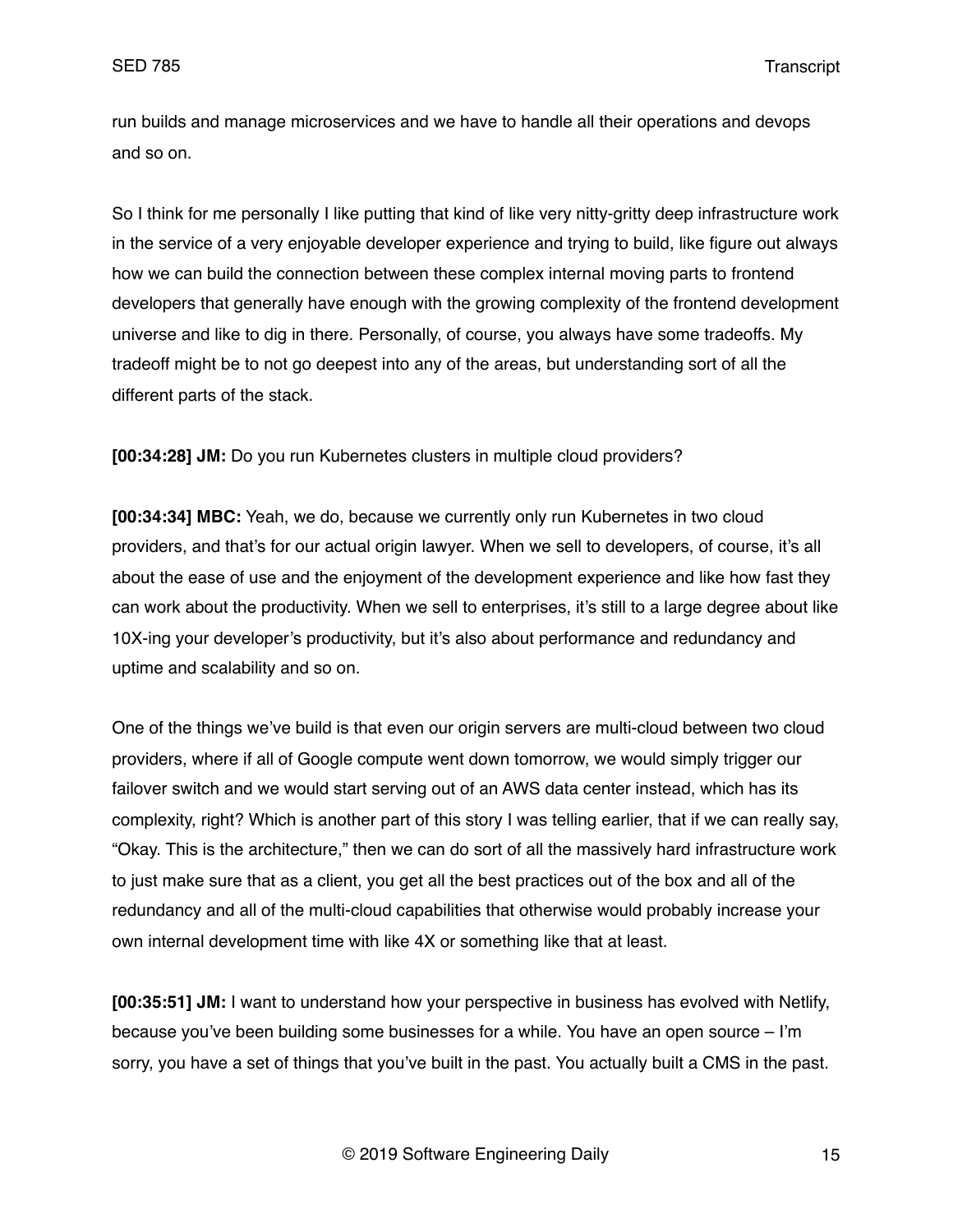You also built a previous hosting platform. I think it was – What? It was called Push Bubble Pop or something? Bubble –

**[00:36:14] MBC:** Web Pop was like the CMS – Like a cloud-hosted CMS platform.

**[00:36:20] JM:** I had it written down. I couldn't remember. So Netlify is doing tremendously well. I presume those other businesses had some customers, but Netlify is your best business so far. How has your perspective on business and pricing and go-to-market strategy changed with Netlify?

**[00:36:38] MBC:** One of the fascinating things of just doing this whole journey is how much you have to learn all the time and how much your learning evolve. I think if I look back at the version of me that built my first startup and so on, like I would probably find that I was very naïve in terms of businesses compared to what I've learned since then.

So the feeling you get when you hit the business that where you really see the product getting like the kind of product market fit is very enjoyable and it can take very, very longtime to get there of building and iterating and talking to users and being wrong about what you've thought they wanted and figure out the space and so on. There has to be a very – You probably generally have to be really, really stubborn to just keep going and keep trying and keep figuring out the right thing, and it takes a bit from figuring out the right thing to figuring out that people also want it and so on. But once you start seeing it, you also see a very big sort of difference in how people are receiving your product and so on.

Some of the things that most product people and engineers need to learn early on is just like this whole dictum that a product is not a company. One thing is having a product, but another thing is actually building how are people adapting the product. How are people figuring out about it? How are you going to – Not even selling and monetizing it, but how are you going to build a whole company around what you're doing. It's very different from building a product in itself. I think for a lot of product people, that takes a lot of learning that there'll be a tendency for engineers to just focus on like –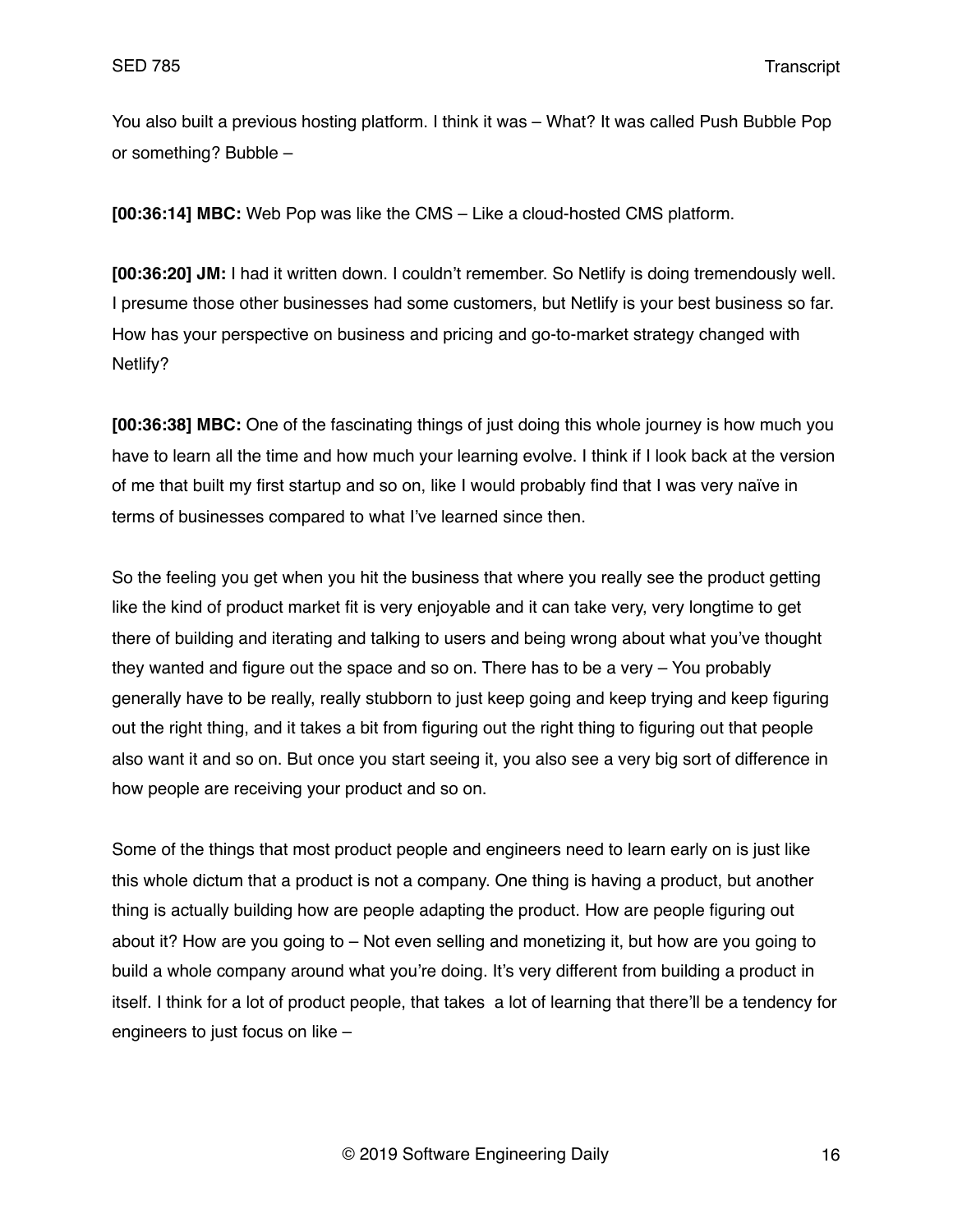**[00:38:22] JM:** Is that something you failed at in previous businesses? You were not able to learn about people?

**[00:38:26] MBC:** I wouldn't say about people also, because my background is sort of weird in that way. I studied humanities and studied culture and people first of all, and for many, many years, programming was just a hobby for me. So I think it wasn't too much about learning people as learning business in a certain way, and learning about how to integrate the moment of taking a product to a market into the product itself and figuring out those aspects. That takes a lot of work.

Also, just learning, like no matter how much we think we're doing it, learning how to find the shortest path to get something valuable into the hands of some users, and then its rating from there has been really important. When I think about like product development in this part now, I always think that the way we approach it now is like figuring out a really, really big ambitious vision. Then sort of architecting down what's the smallest step to watch that vision we could take that we can get into the hands of users that would be a step towards that vision, just a small one. If people don't care about that little step, then we might have to revise the whole vision in some way, like there should be this connection of every part of it and you should be very honest with yourself about like if you have that vision and you put up these steps and people don't care, well then maybe you have to go back and figure out, "Why don't they care if this vision is so good?"

**[00:39:56] JM:** You studied musicology. What's the difference between being a composer and being a tech CEO?

**[00:40:04] MBC:** I would say the fun thing is that classical composers were in some ways some of the first programmers. They actually had to write down these programs that a whole orchestra had to execute and follow [inaudible 00:40:18].

**[00:40:18] JM:** It's like a punch card level pain.

**[00:40:20] MBC:** It's like punch card level programming, right? It's kind of fascinating that I do think there are some overlap in learning that way of thinking of abstract structures overtime and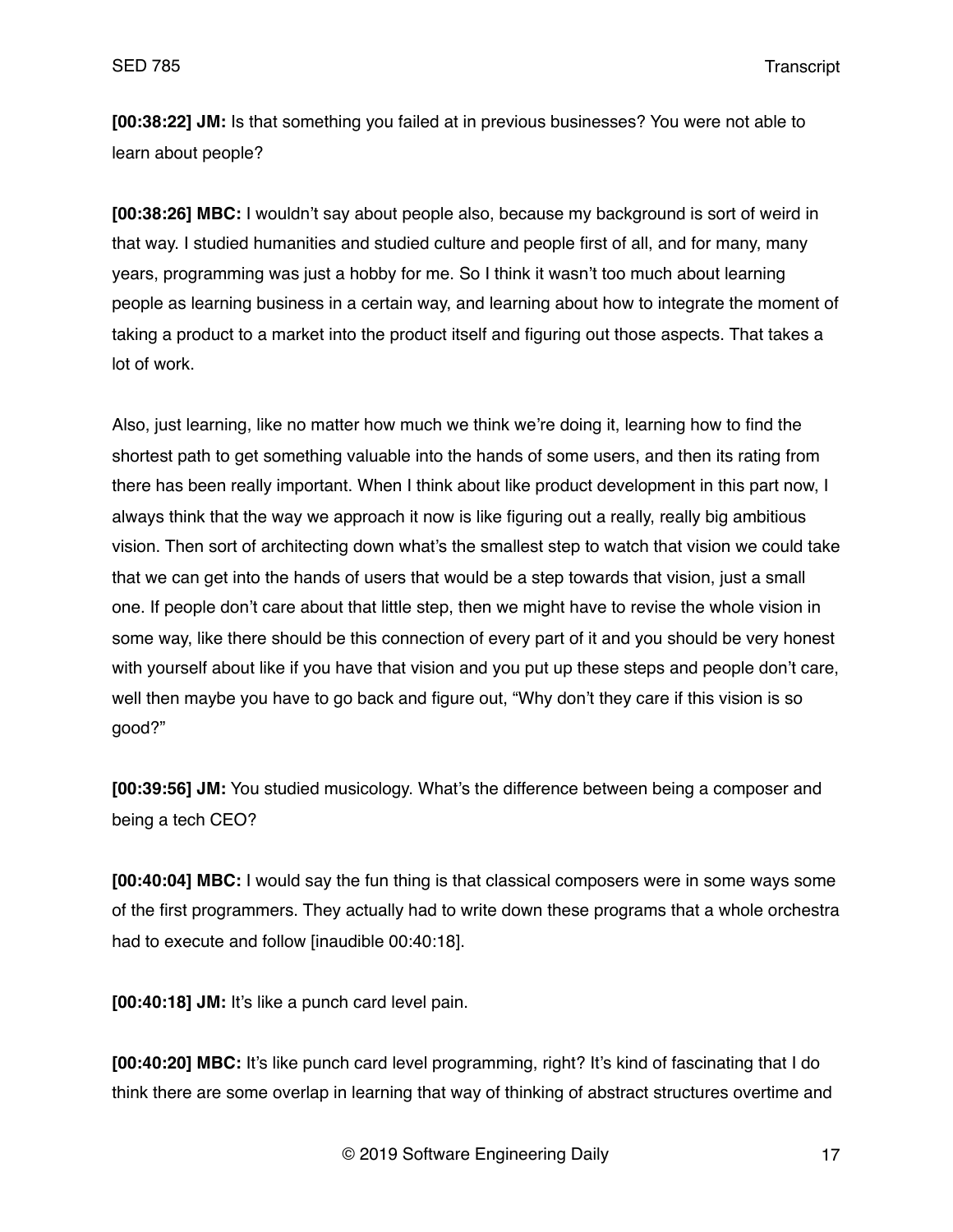of thinking how well they actually interact with people when they're executed that translates well to the programming thing.

From the business side, I think at least like musicology also teach you things like getting up and conducting a choir and things like that that at the time I wasn't super aware of like –

**[00:40:49] JM:** Did you do that? Did you conduct a choir?

**[00:40:51] MBC:** I totally had to. It's part of my education. I had to get up there and conduct a choir. We even got examinated in conducting choirs or leading bands, like stuff like that was part of musicology as well, right? Those kinds of things of course are useful skills to have when you have to get a group of people to sort of follow the same motion and go in the same direction and believe in the same thing. Apart from that, everything is different.

**[00:41:22] JM:** Well, I wonder if it's more similar if you actually become a conductor and you are managing those musicians.

**[00:41:31] MBC:** Oh, yeah. I think that's another thing that I've always been extremely fascinating by by seeing some of the best conductors in the world and seeing how – Because I mean that's really – A conductor is to a large degree a management role, but it's a very –

**[00:41:44] JM:** Real-time.

**[00:41:45] MBC:** Yeah, yeah. It's real-time, but it's also the rehearsals. It's the building in and they're selling a vision. Because if you have a conductor that goes up – Like imagine you're a conductor and you go in front of like the Berliner Philharmoniker, you have like a group of hundreds of the most skilled, most like respected musicians in the whole world sitting there and you're taking a piece of music that all of those musicians knows completely by heart and can play it hundreds of times. Now you have to come as a conductor and convince all of those hundreds of people at the same time that your interpretation of this piece of music is like the one they should really put their heart into.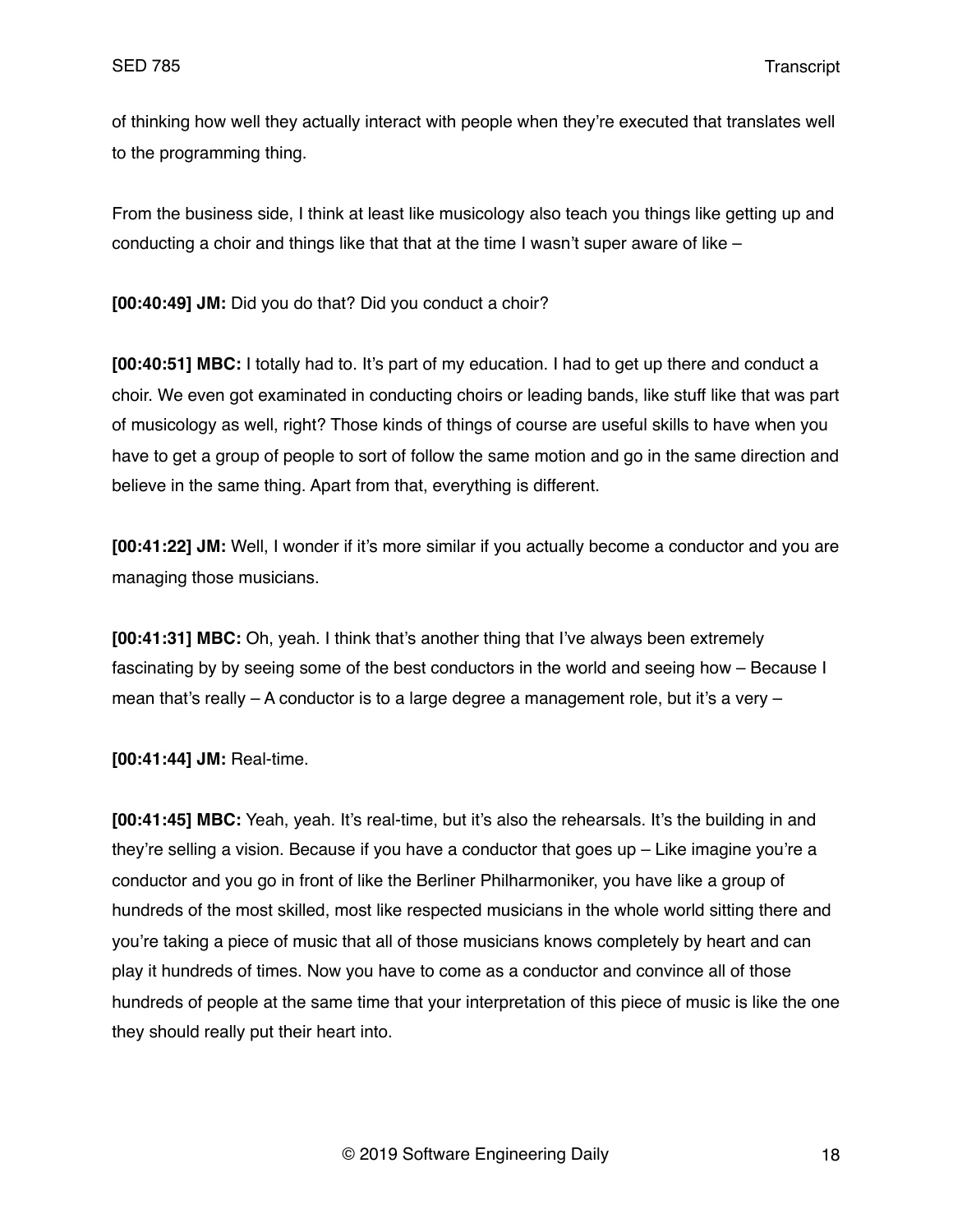Seeing the very best conductors when they can do that, that's so incredibly fascinating, because it's like it almost seems impossible.

**[00:42:38] JM:** Not only that, but you see them managing the emotions of the instrumentalists in real-time. They're like making eye contact with that person that they know messed up a note and they're like giving sympathy while managing all 99 other musicians.

**[00:42:51] MBC:** Precisely. Then they also – Like the best of them are also extremely good at giving space. They also know that, "Okay. Now there's this solo and there's this incredible musician and I can try to make him play this solo my way completely," but that will probably not be the best expression. I can try to instead instill a vision of how that solo should fit into this whole orchestral piece and then give that musician the right space to lift it and interpret it and follow it.

So I could talk a lot about that. One of the really fun experiences I had was seeing a master class with a conductor called Kurt Sanderling, an old conductor who lived in East Germany at the time and was like one of these fantastic old maestros, like really schooled and old tradition and so on. He was doing a master class with like 8 young conductors with the [inaudible 00:43:48] Radio Symphony Orchestra instructing them.

I remember this one young Italian conductor going up conducting part of Tchaikovsky's  $5<sup>th</sup>$ symphony for the orchestra and he put in so much moment and he was like really pushing and moving his arms and [inaudible 00:44:06] and trying to get him to follow his idea and so on. In the end, Sanderling said, "This passage, you don't need to do that much," and so on.

He goes up and he stands in front of this old man, in front of the orchestra, the young conductor [inaudible 00:44:22] and said, "Go again." Then he takes like one movement, but he just like – He instills like this instantly as he starts it, right? You can just see the attitude of every single musician in the orchestra change from being there, being at work, like following this conductor [inaudible 00:44:39] to suddenly like everyone's vision just changes. Everyone's gaze changes a little and he just makes like this slow movement with his hand like gearing through and it's just a question of his posture and how he represents that movement in one single gesture, and the orchestra sounded completely different. Everyone just came together. The whole thing was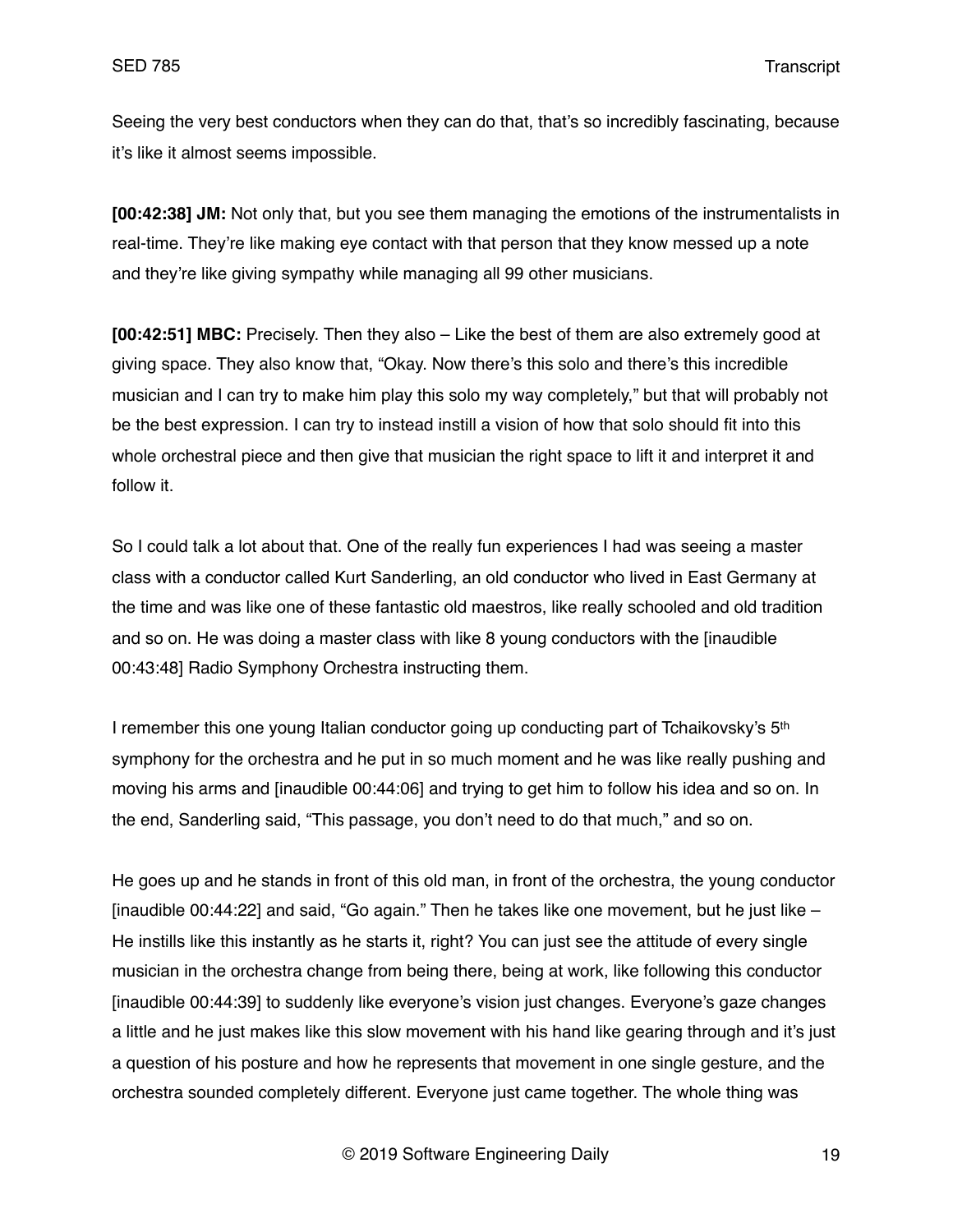different. You could see that young guy standing behind and sort of shaking his head an laughing a little, because like, "How the hell am I ever going to do that?"

But it was like one of these magic moments of what it means when someone can instill not just try to micromanage [inaudible 00:45:22] of people to do this, "This is what I want you guys to do all the time." But when someone can get people to believe in something and instill a vision, how it can change what a group of people can do together.

## [SPONSOR MESSAGE]

**[00:45:43] JM:** This podcast is brought to you by wix.com. Build your website quickly with Wix. Wix code unites design features with advanced code capabilities, so you can build data-driven websites and professional web apps very quickly. You can store and manage unlimited data, you can create hundreds of dynamic pages, you can add repeating layouts, make custom forms, call external APIs and take full control of your sites functionality using Wix Code APIs and your own JavaScript. You don't need HTML or CSS.

With Wix codes, built-in database and IDE, you've got one click deployment that instantly updates all the content on your site and everything is SEO friendly. What about security and hosting and maintenance? Wix has you covered, so you can spend more time focusing on yourself and your clients.

If you're not a developer, it's not a problem. There's plenty that you can do without writing a lot of code, although of course if you are a developer, then you can do much more. You can explore all the resources on the Wix Code's site to learn more about web development wherever you are in your developer career. You can discover video tutorials, articles, code snippets, API references and a lively forum where you can get advanced tips from Wix Code experts.

Check it out for yourself at wicks.com/sed. That's wix.com/sed. You can get 10% off your premium plan while developing a website quickly for the web. To get that 10% off the premium plan and support Software Engineering Daily, go to wix.com/sed and see what you can do with Wix Code today.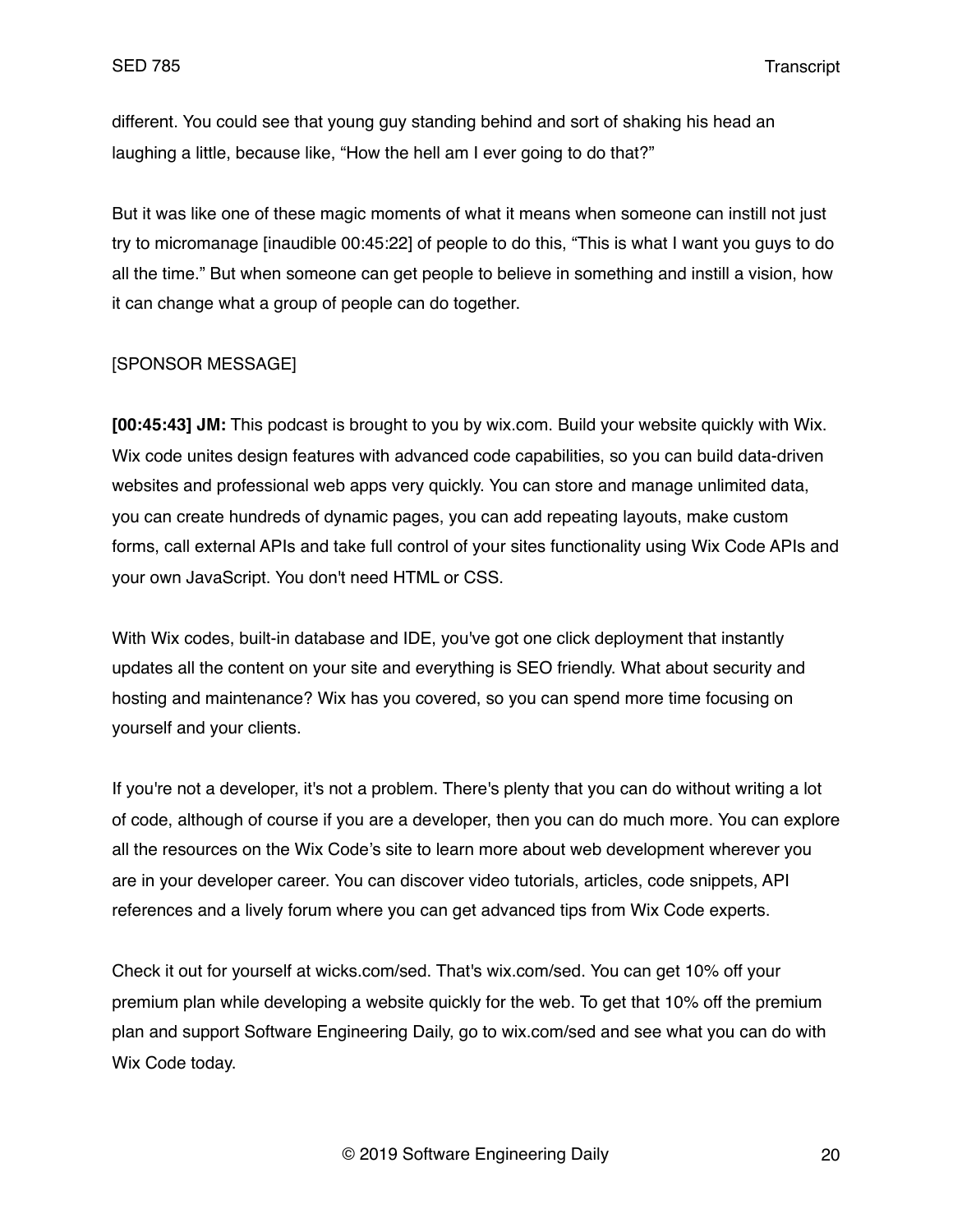# [INTERVIEW CONTINUED]

**[00:47:42] JM:** Now, when you think about yourself as an entrepreneur or an artist, you want – To some degree, I mean it depends on your maximization function, but you want to maximize the impact you're having. If you're somebody like Hans Zimmer, you're having massive impact on millions of people. They're watching Interstellar, they're listening to the music. They're watching Inception, they're listening to the music. It's sitting with them. It's helping them process emotions. They're going through advances in their lives because of his music. So you have the option to do that, or you have the option to build something like Netlify, enable developers. You have to make some deliberate tradeoff why did you wind up making the deliberate tradeoff being a tech CEO.

**[00:48:27] MBC:** So much of it is – There's always an element of random change in all of these things. But I had always like this – Since I first encountered a computer, like I had this joy of the basic idea that you can write something that in a way becomes an interactive universe. You can write a little code people can interact with. It could do stuff. So it's like what's this life behind the screen once you started writing code.

Then during the things I happen to be building in my career, I sort of stumbled into this area of building tools for developers, and frontend developers surely and designers and so on. I think there's an amazing feeling in building the tools that other people build things, because you get to see what people are building with your tools. It's extremely fascinating once you start seeing some other developers being able to build more than they otherwise would have built because you built something.

I think that's the same feeling that drives people to write amazing open source libraries and that dries that whole open source experience of sharing code, right? It gives you such joy when you build something and you see that it's somehow works as a multiplier for what other people can build. That's still like one of the great experiences with Netlify from all the levels, from seeing like big enterprises, like big projects and drawing lots of terabytes out of our system and pushing like tons of requests, but also seeing like we had this – We organize this jam stack hackathon together with Free Code Camp, and I love the whole – Like everything that free code camp does.. It's amazing.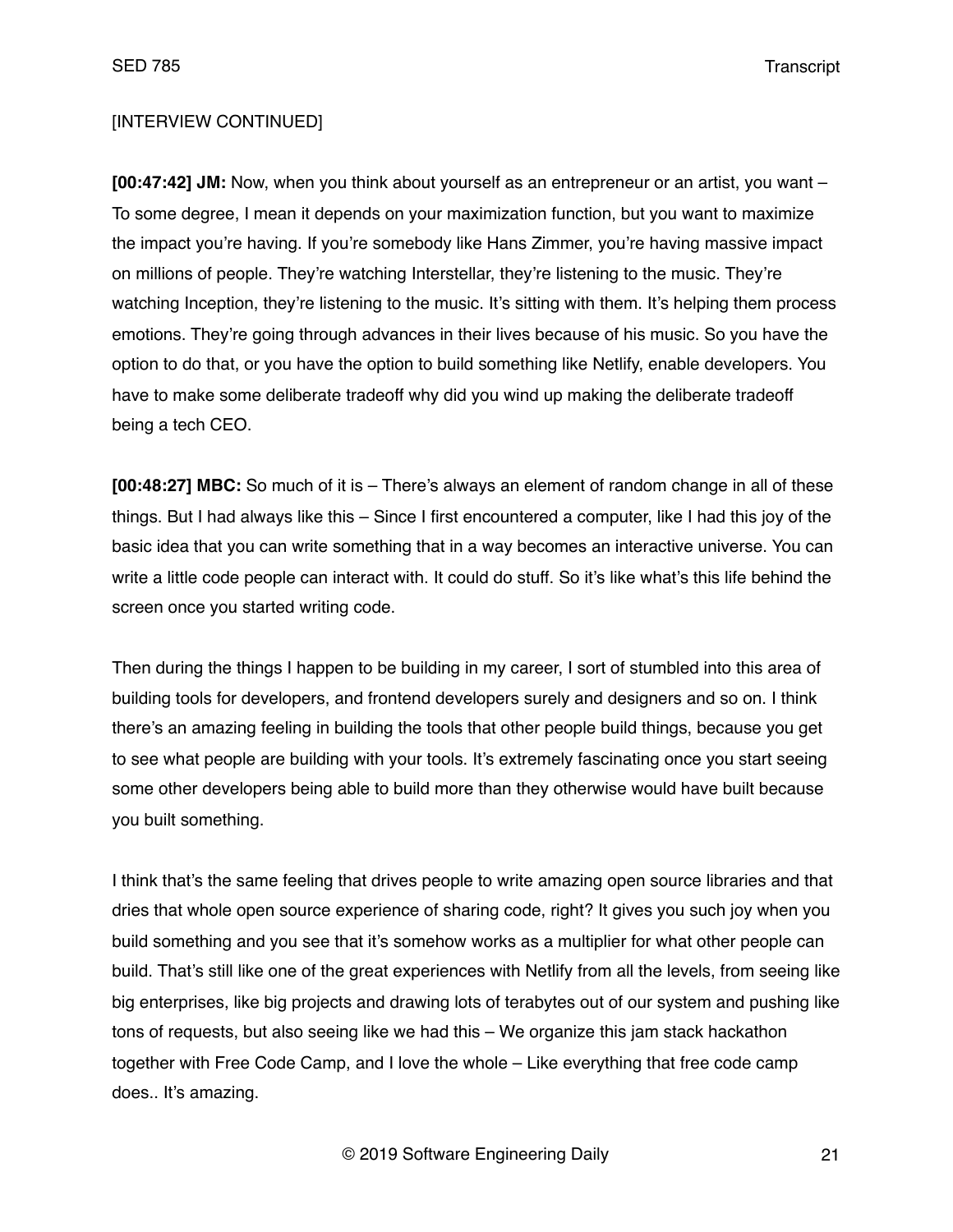**[00:50:12] JM:** Same here. Quincy is a long-time friend.

**[00:50:14] MBC:** Yeah, Quincy is amazing. It was so fun at that hackathon to see like this group that's more a beginner audience, of course. But seeing what people could build in a weekend with this kind of tooling from a relatively fresh starting point in their careers and so on, that was super inspiring and really enjoyable.

**[00:50:35] JM:** Better compound annual growth rate perhaps than music. Well, maybe. We'll see how many babies come from Hans Zimmer's music.

**[00:50:43] MBC:** Yeah.

**[00:50:43] JM:** So back to business, or Netlify. I want to know the hardest problem you've had to solve, whether it's an engineering problem, specific engineering problem, charting the future, management, fundraising, what is the hardest problem that you've had to solve building this business?

**[00:50:59] MBC:** That's a tough question, because like every step of building –

**[00:51:02] JM:** Okay. Then let's focus on engineering. Let's scope it, just engineering problems.

**[00:51:07] MBC:** Engineering problems at Netlify is a very big distributed platform, like running across. Currently, I think we're using 7 different cloud providers with like data centers all over the world. Of course, like the core piece of nailing the architecture of how do we build an architecture that can scale from what I can build as a single developer into what a huge team can work out is probably also one of the problems I've started to most proud of getting very right. Our architecture today is fundamentally the same architecture as when I built the initial version of Netlify just scaled by many, many times. Solving that core problem was a lot of work and was hard.

Again, as I said, probably continually the most challenging problem we have to solve over and over again is like how do we build really nitty-gritty infrastructure solutions with a large

© 2019 Software Engineering Daily 22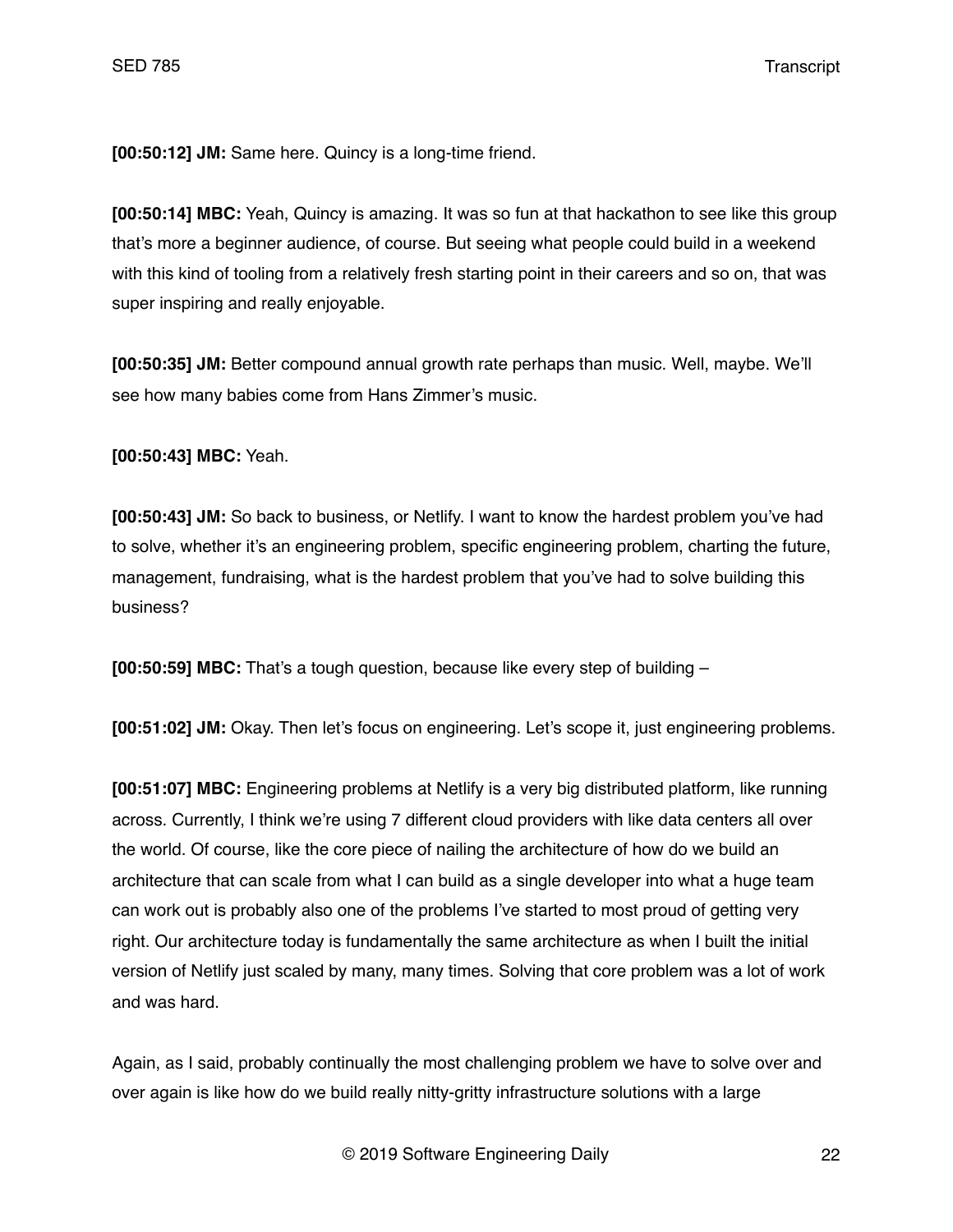distributed system as a means to make the DX experience of developers working on the web really enjoyable. That's like really hard, because it goes all the way from understanding the concepts of distributed systems and infrastructure and optimizations and so on to understanding the empathy with developers.

To tying together, figuring out how can we make that connection between like design teams that thinks in and one way and platform teams that tends to think in a very different way and API teams and so on and get them together build a platform that's really oriented to what the end user's base in understanding what we can do from an infrastructure perspective. That's probably the single sort of like greatest engineering challenge in building Netlify.

**[00:52:59] JM:** So synchronizing your distributed data sources and then synchronizing the development teams that are working on those distributed data sources.

**[00:53:09] MBC:** Yeah, and then scale. Obviously, just constantly being one step ahead on the kind of – I mean, we've had to scale our system massively and –

**[00:53:19] JM:** Why isn't that a solved problem? Why don't auto-scaling groups and autoscaling Kubernetes clusters and all that kind of stuff –

**[00:53:25] MBC:** Because it's all of the platform. It's your log monitoring system. It's like suddenly you start throwing 13 billion requests of locks-in to some system and that's not behaving well, and like each of the step like this, a new system that starts breaking and you're like, "We have to reinvent that part of it."

It's because when you have these massively distributed systems, there's so many different components and each of these components need to scale. I mean, by now, we're reaching something like 100 million unique users every month from our application delivery network, and that's gone from like being two people bootstrapping in March 2015. So that kind of infrastructure scaling problem is interesting.

**[00:54:14] JM:** You've obviously shown a capability of building stuff. You've also shown the capability of buying stuff, because you're built on top of cloud providers.

© 2019 Software Engineering Daily 23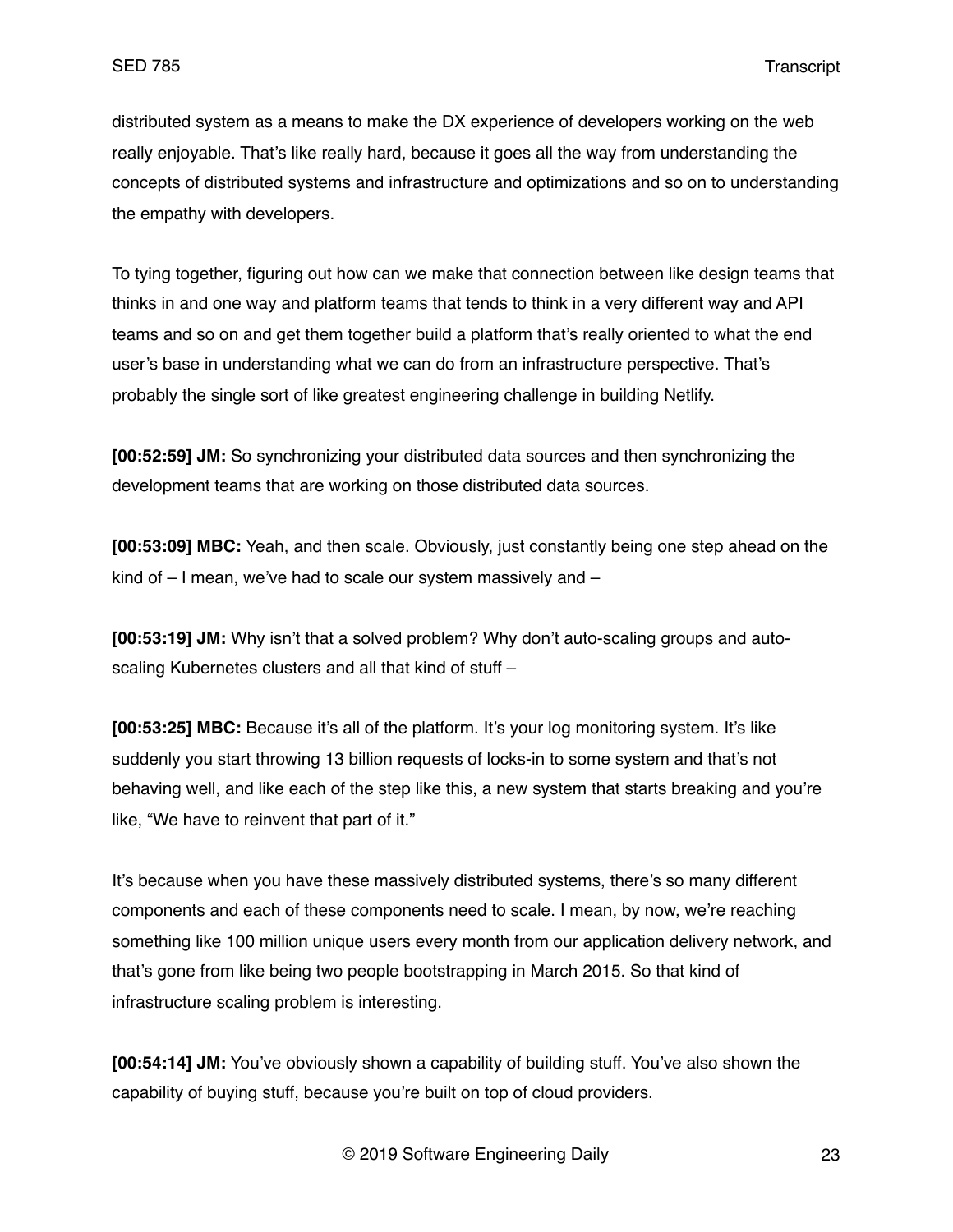**[00:54:23] MBC:** Yeah, absolutely.

**[00:54:24] JM:** What is a mistake you've made in a build versus buy decision?

**[00:54:29] MBC:** It's always hard to say. I think in general, I like the buy whenever possible, and I'm very aligned with our CTO in that aspect. We always – If we can void building something, we should. Anytime we can avoid building something, we can build something else instead that apparently doesn't exist. So that seems to add more value to the world than building something that already exists.

Then there are places that goes back and forth. Right now we're using a third-party provider for the lock streaming of our built locks to end users, and that's something that we are looking to have to rebuild internally, because we're running into issues there and we get scalability issues in that area that the provider doesn't seem to be really get to and where we now can't do anything about them, because they're not ours. So that's one area where we, on the one hand, you could say you took [inaudible 00:55:28]. On the other hand, I would have to go back and say, "If we had built that in ourselves, what should we have built it instead of?"

All of these decisions are typically really tricky tradeoffs in that way that every part of your system you'll have parts where you think, "I wish we had done this in a slightly different way, or I wish we have maybe had time to build that in-house," but a lot of these decisions are also reflections on like what did we choose to do instead at that time.

Initially, we had some failures in building. Initially, we build our own log processing and log aggregation system and then just quickly found out that scaling that system at the same time as scaling the rest of our system was massively painful, because the number of locks we ingested just kept growing exponentially. So that was one point where we initially spent quite a while building it ourselves and then ended up going and buying it to not being like, "Let's just not deal with that." The same happened with metrics. Today, we're using Datadog for our alerts and monitoring and system level metrics. That's another area where that was totally worth it versus when we were for a long time trying to run our own platform.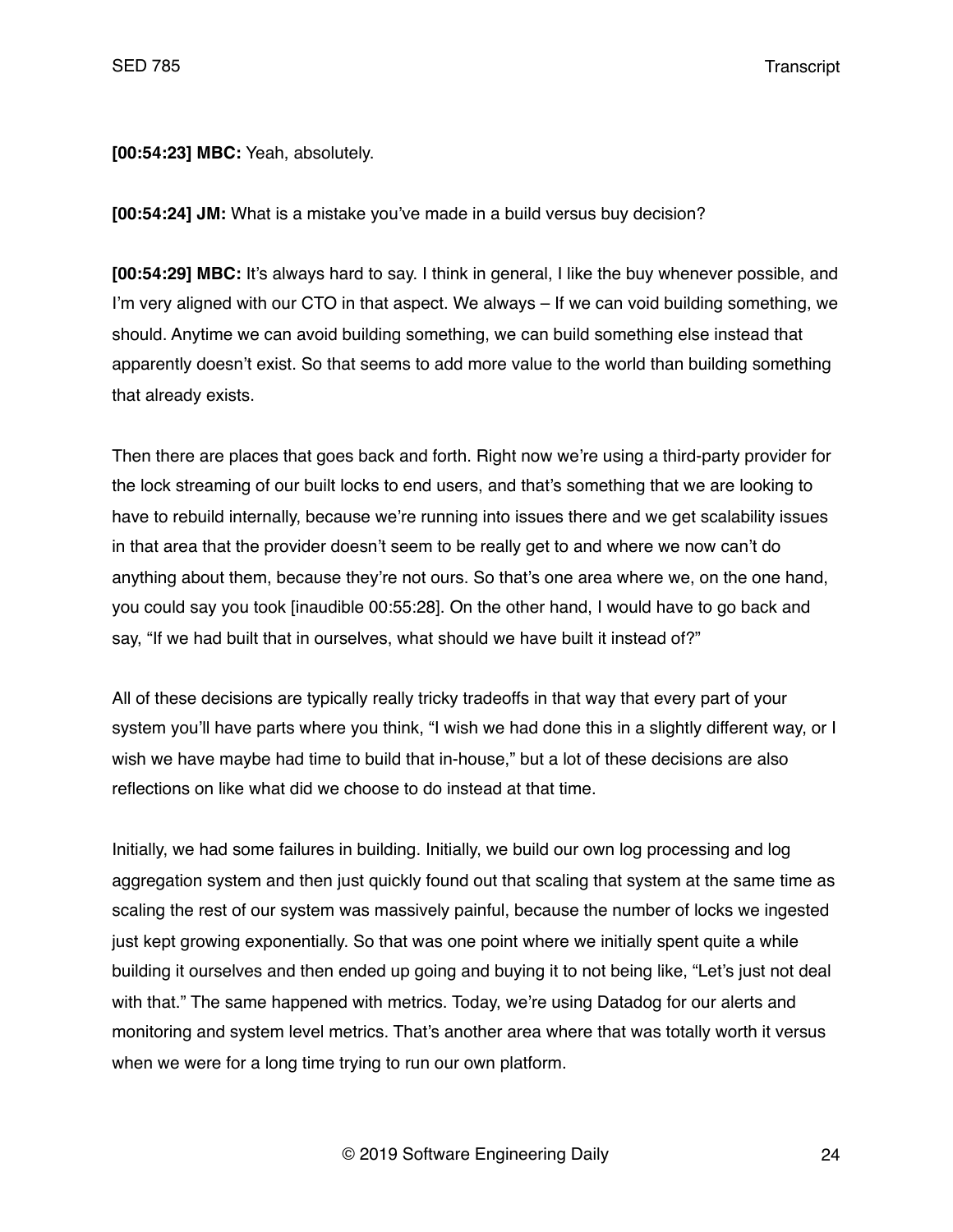It's the platform that needs to tell you if you are up and down and if you both have to manage the opt time and scalability of the platform that tells you are up and down and the platform that you are trying to verify whether it's up or down. That's like [inaudible 00:57:02] the work so that then we felt that even if the build is high, it was worth it for us to [inaudible 00:57:08].

**[00:57:09] JM:** We won't need to run a Datadog ad on this episode. Last question, I know you're out of time. This is my favorite question for musician engineers. So we have this world where you have thousands of engineers that contribute to open source projects, and yet in the world of music, most songs are written by one, two, three, four people, maybe. Why don't we have better music collaboration? Why don't we have scaled music collaboration?

**[00:57:39] MBC:** It depends how you look at it, because maybe most songs are written by one, two, three, a few people, right? But none of those songs stands like in a vacuum. Most compositions and most songs and most music is very much based on other people's music, right? There's always these subtle lineages of inspiration and of like riffing like most song composers whenever will learn that trait by learning and studying other people's music and by reading the music, by playing the music and adapting it a bit and finding their own voice based on that.

I think in that way it's actually quite collaborative by nature and it's always sort of been – Even if the source code is not available, it's not so hard to [inaudible 00:58:24] music and get the source code yourself and people will do that. Like in the jazz world, you always had like all of these classic, the real standard books with like the chord progressions and scores, like all of the jazz standards that all of the jazz musicians would like get and learn and figure out and make their own variations of and so on right?

In the classical world, all the composers which study each other's scores and go through those and so on. I think in a way, music has always had that kind of like implicitly collaborative way of like learning from each other and understanding each other's code. I think open source has some of the same effect on software that all of us learn a lot by simply starting by looking at other people's code and understanding it and using their libraries and then start adapting them and start contributing to them and so on, right? In reality, I don't feel those two movements are so different.